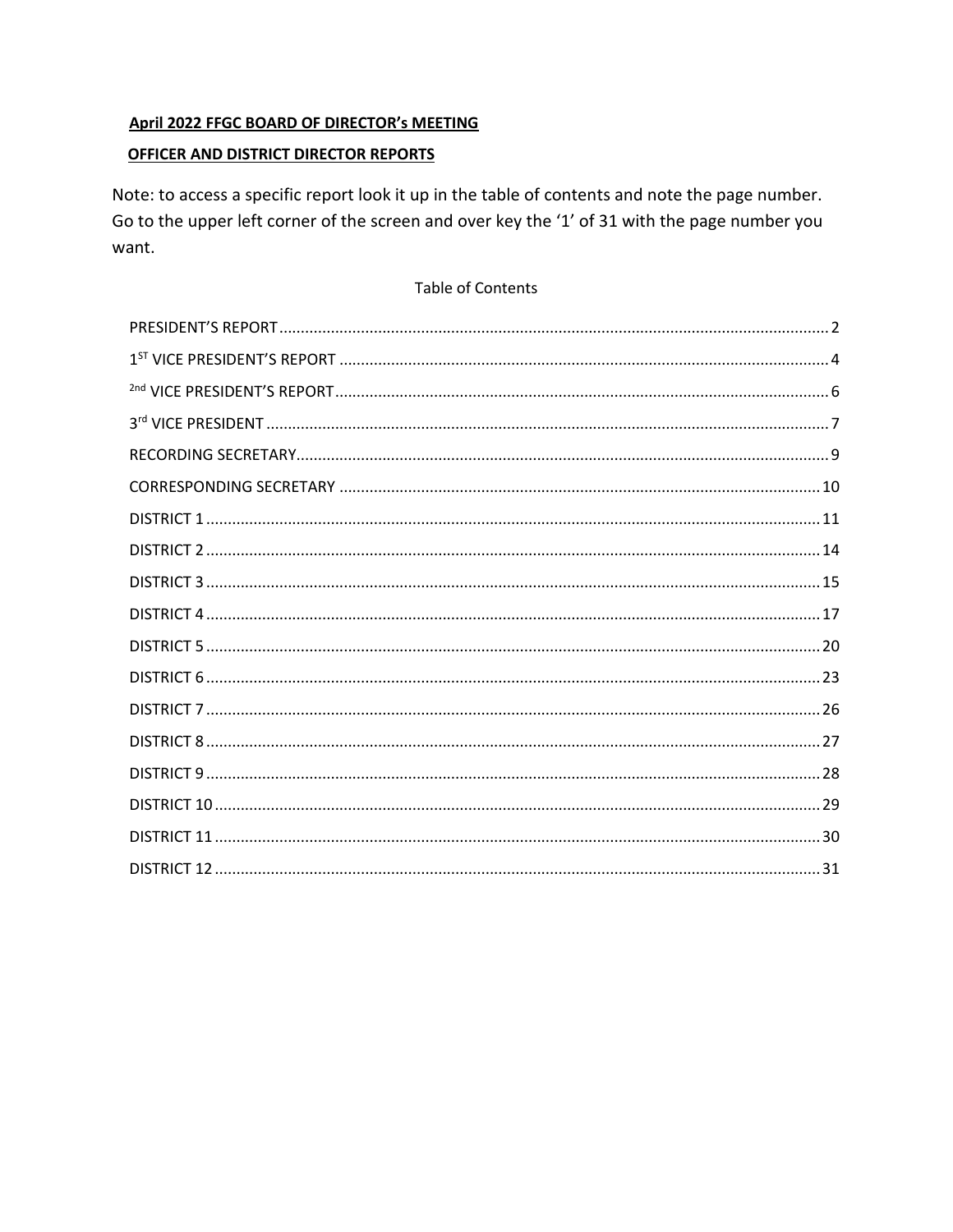<span id="page-1-0"></span>President's Report

Florida Federation of GC

April 13, 2022,

Marjorie H. Hendon

My theme is "100 Ways to Play Outside with New Friends". The "100 Ways" is to remind FFGC's members of FFGC's 100<sup>th</sup> birthday in 2024. "Play Outside" is to go along with Mary Warshauer's theme for NGC. Finally, "With New Friends" is for the push for new members into FFGC.

My pin has, "WOW" on it, which stands for "Worlds of Wonder". This would be for all that FFGC has to offer its members.

We have been busy in FFGC. New members, classes, flower shows, plantings, and donations have all helped to make these last dozen months a blur of activity.

Our membership retention chairman has been meeting monthly with Assistant Directors to push membership. Since April 2021 we have had almost 2,000 new members join FFGC. Sadly, we have had over 100 members that have passed away.

Pensacola area hosted a very successful symposium and Short Course, a tropical Short Course was offered in South FL, and our UF Short Course will take place in the center of the state in June.

It's never too late to learn and FFGC's garden clubs have held classes. Environmental schools, landscape schools, Floral design, and Flower Show schools are being offered all over FL. We have 12 flower shows, just in the month of March, around the state.

FFGC's fifth Gold Star marker was dedicated and numerous Blue Star markers were placed around FL. Florida's garden clubs have planted and maintained pollinator gardens. One club planted 1,000 Bald Cypress trees to last 1,000 years.

Our garden clubs have planted 480,000+ trees and \$281,000+ in scholarships have been given to students. It is true, "If you give you shall receive". A special couple that has worked with campers at FFGC's Wekiva Youth Camp donated over \$750,000 for a new Wekiva office building to replace one that burned down two years ago. Another member donated \$48,000 towards FFGC's scholarship fund.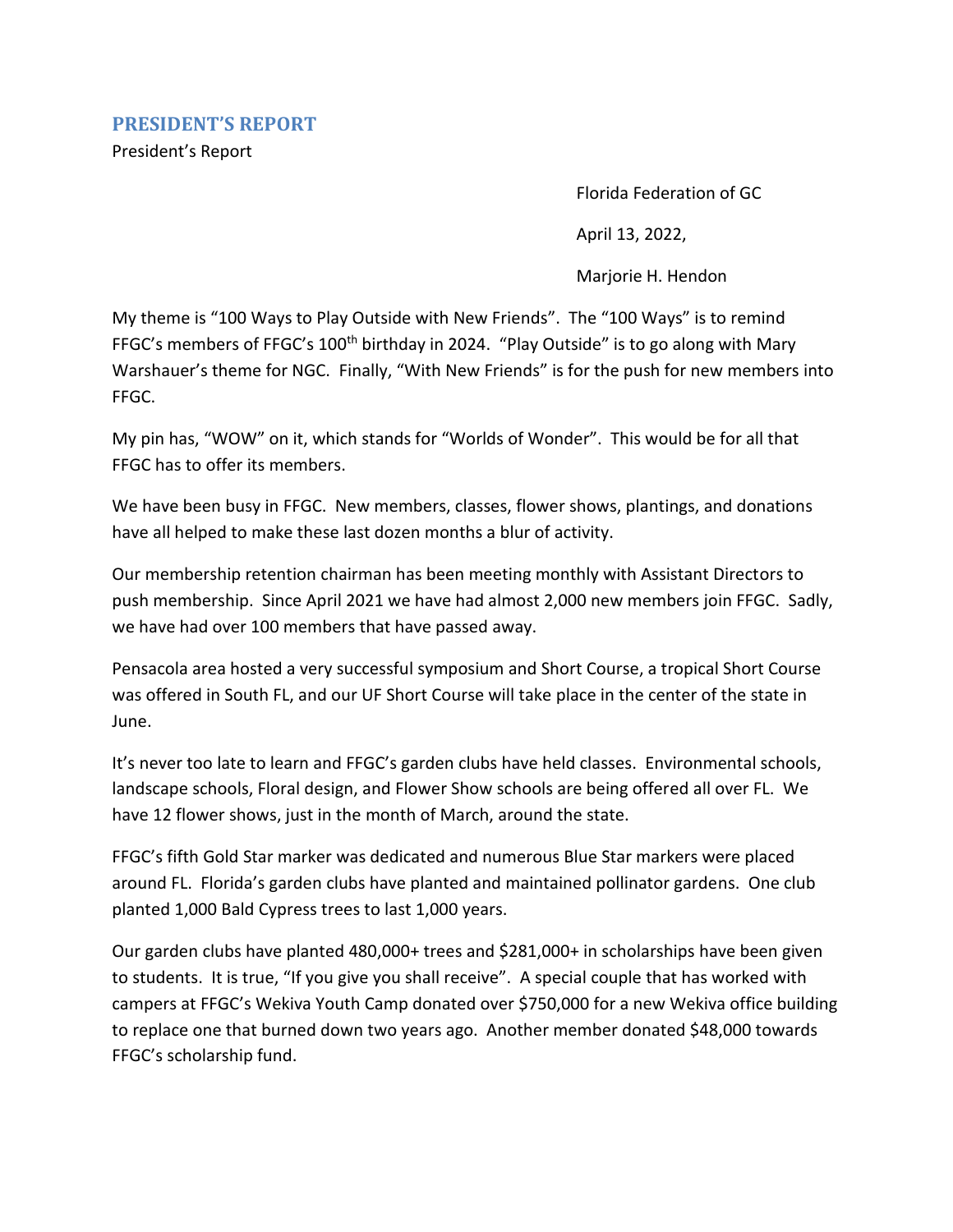This President would like to invite all of you to the NGC convention, Orlando, FL, in May, 2022. Visit us at FFGC.org and in 2024 for our 100<sup>th</sup> birthday celebration.

Marjorie H. Hendon

FFGC President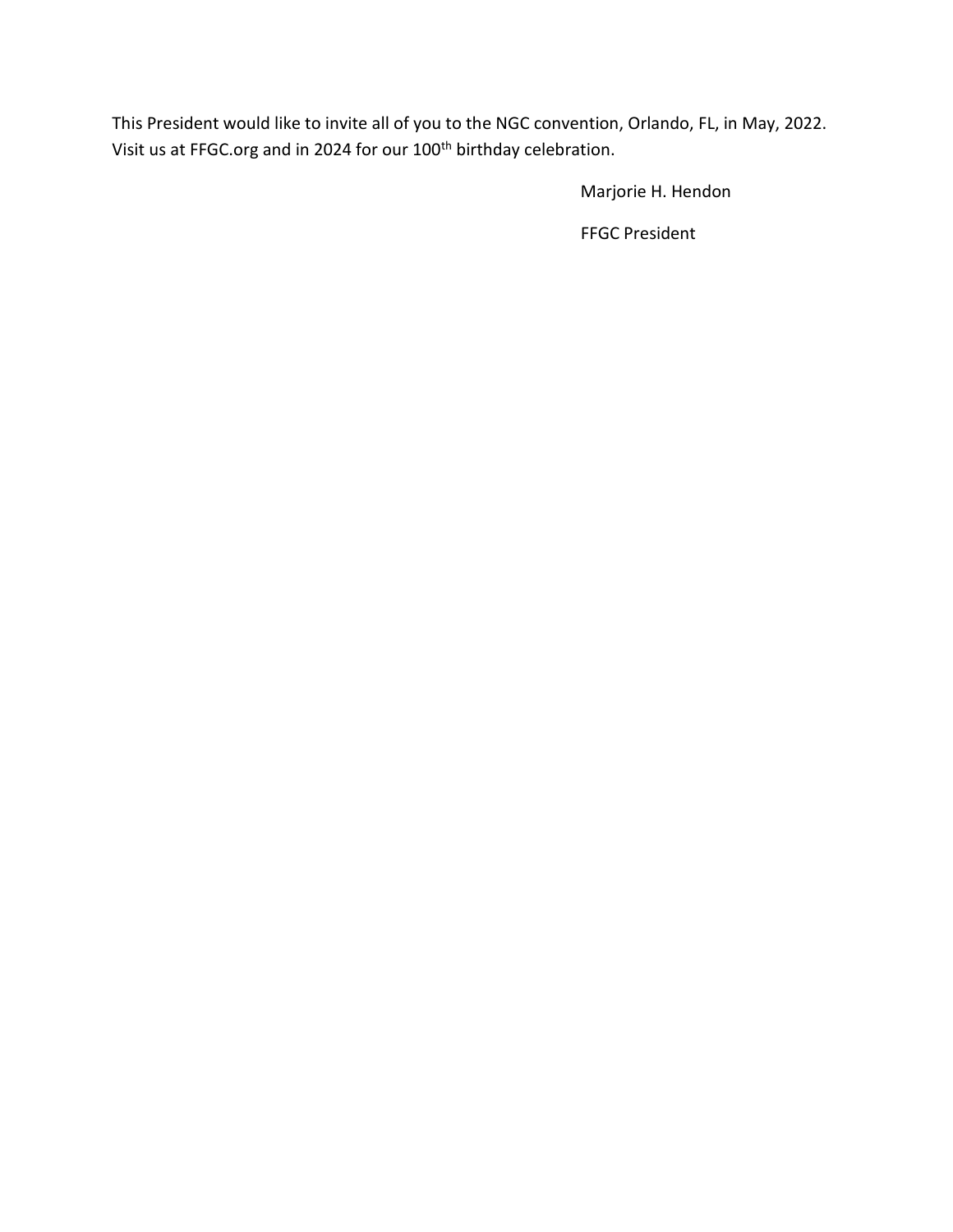## <span id="page-3-0"></span>**1ST VICE PRESIDENT'S REPORT**

Annual Report FFGC First Vice President Tina V. Tuttle 13 April 2022, Kissimmee, FL

Have you ever thought about how many years and years of rich experiences and commitment reside in our Board of Directors? The diversity in our backgrounds is what makes this such a vibrant organization, each bringing something unique to the table! I have been most impressed with the knowledge, skills and positive attitudes found in each of you and I am greatly saddened that I cannot personally be with you today!

The job of First Vice President requires an ability to be flexible and to take in, process and attempt myriad tasks. The learning continues with each situation presented, meeting attended, and people you come in contact with! This past year has offered a great many opportunities for personal growth:

--As your **Chairman of the Finance Committee,** and working with the 8 committee members, we have conducted 3 meetings and kept close tabs on every aspect of this organizations' money. We have gone line by line and dollar by dollar to ensure we keep your trust in managing our resources. We take our fiduciary duties very seriously! Please refer to the report of the Finance Committee for details.

--Serving on **the Bylaws Committee** has been an eye-opening experience! It is arduous duty, straining over not only the meaning, interpretation and consequences of decisions being made, but having to worry about the punctuation as well! It is my belief that my contribution to this committee has come from practical experiences while serving on the Board for 20 years and from experiences at Wekiva Youth Camp and SEEK not shared by all committee members. Tweaking is the business of the Bylaws Committee!

--As a member of the **Headquarters and Endowment Committee**, our building and grounds have become like a home away from home. Taking care of your personal residence is hard enough—now imagine that multiplied 100 times! Taking care of various issues such as plumbing, painting, flooring, furnishings, employees, grounds maintenance, code conformance, etc., must be dealt with in a timely manner along with those things that are dealt with by contract on a routine basis. Much of the work is done long-distance since few of us live in the local area.

--Being involved with the **Legal Issues Committee** has been perhaps the most difficult for me. I have been involved in very few legal issues before, yet here is the constant pressure knowing that you bear the weight of the future of FFGC headquarters and the feeling of helplessness to do anything about it. Depending on lawyers to represent us is stultifying and expensive. Waiting and waiting for legal decisions from the City of Winter Park about our future is very frustrating. Luckily, others on the committee keep us focused even if all we really want to do to bring an end to this issue is probably illegal!

--Nothing handled by the First Vice President can be considered as minor. Everything you do and every decision made will affect our members somehow. All must be taken seriously! Taking part in the monthly **Membership Meetings** has been enlightening and FUN! The planning of our **100th Anniversary**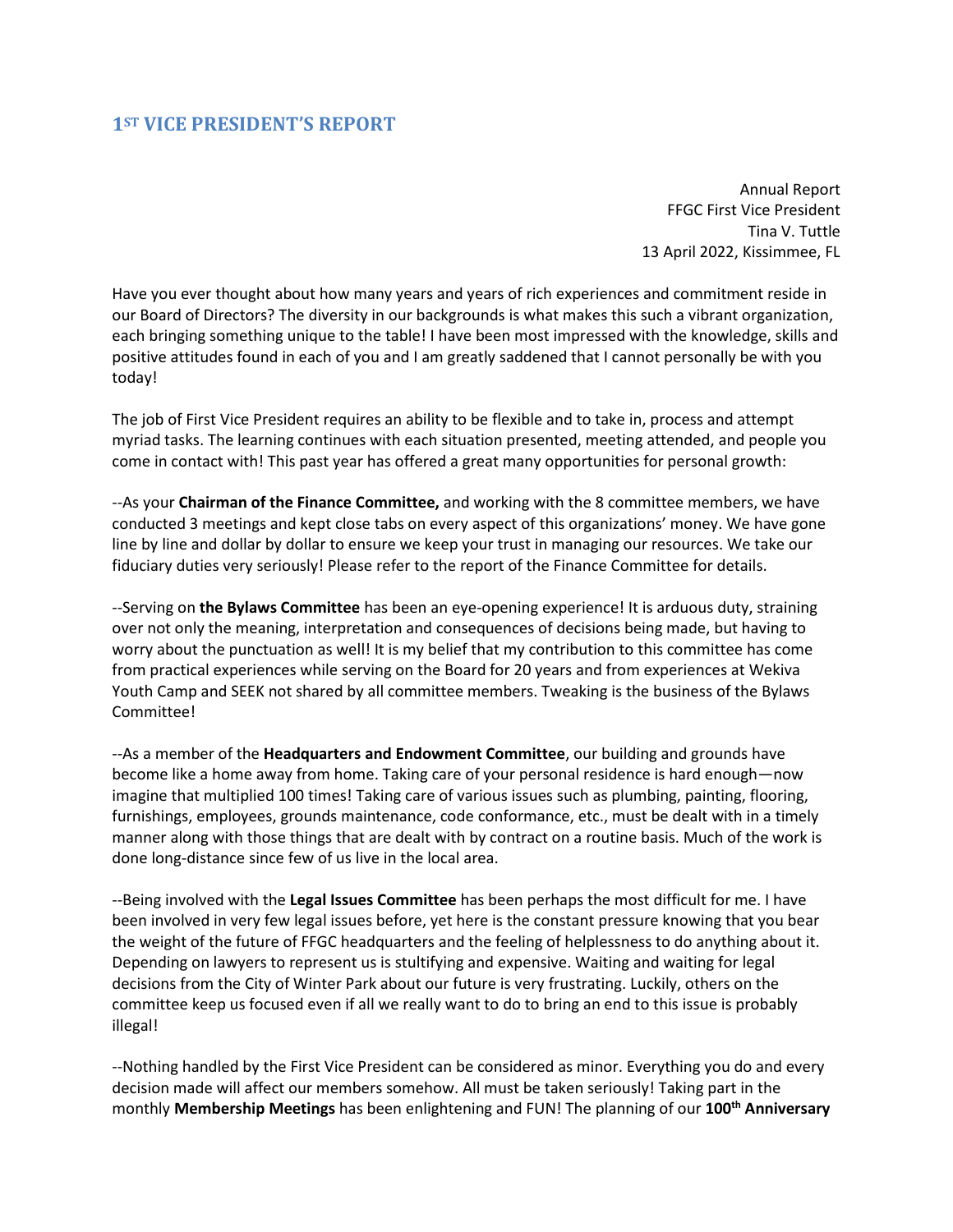**Celebration and the conventions for 2024 and 2025 in Jacksonville and a commemorative calendar** continue. Please see that separate report for more details. The construction of the **new Office/Clinic building at Wekiva** is moving at a snails' pace, but at least it is moving and we are making interest on the donation made by the Todd family in the meantime! I have been shopping online for the furniture for those office and berthing spaces. Working with the **Strategic Planning Committee** has been fulfilling as we are finally seeing some of our recommendations come to fruition! And working with **FFSJ and Tri-Council** on their projects and programs keeps me grounded in why I became a garden club member in the first place.

It may sound trite, but is meant sincerely, to say it has been an honor and a privilege serving as your First Vice President!

#### Tina Tuttle

**Summary**: The duties of First Vice President and all associated activities are too numerous and diverse to mention! The main responsibilities are handled day by day, interacting with others who serve this organization with zeal and commitment unseen by many volunteer organizations. As Chairman of Finance and a member to three other Standing Committees, many issues are brought forward and handled with alacrity, as efficiently as possible, for the welfare of our members.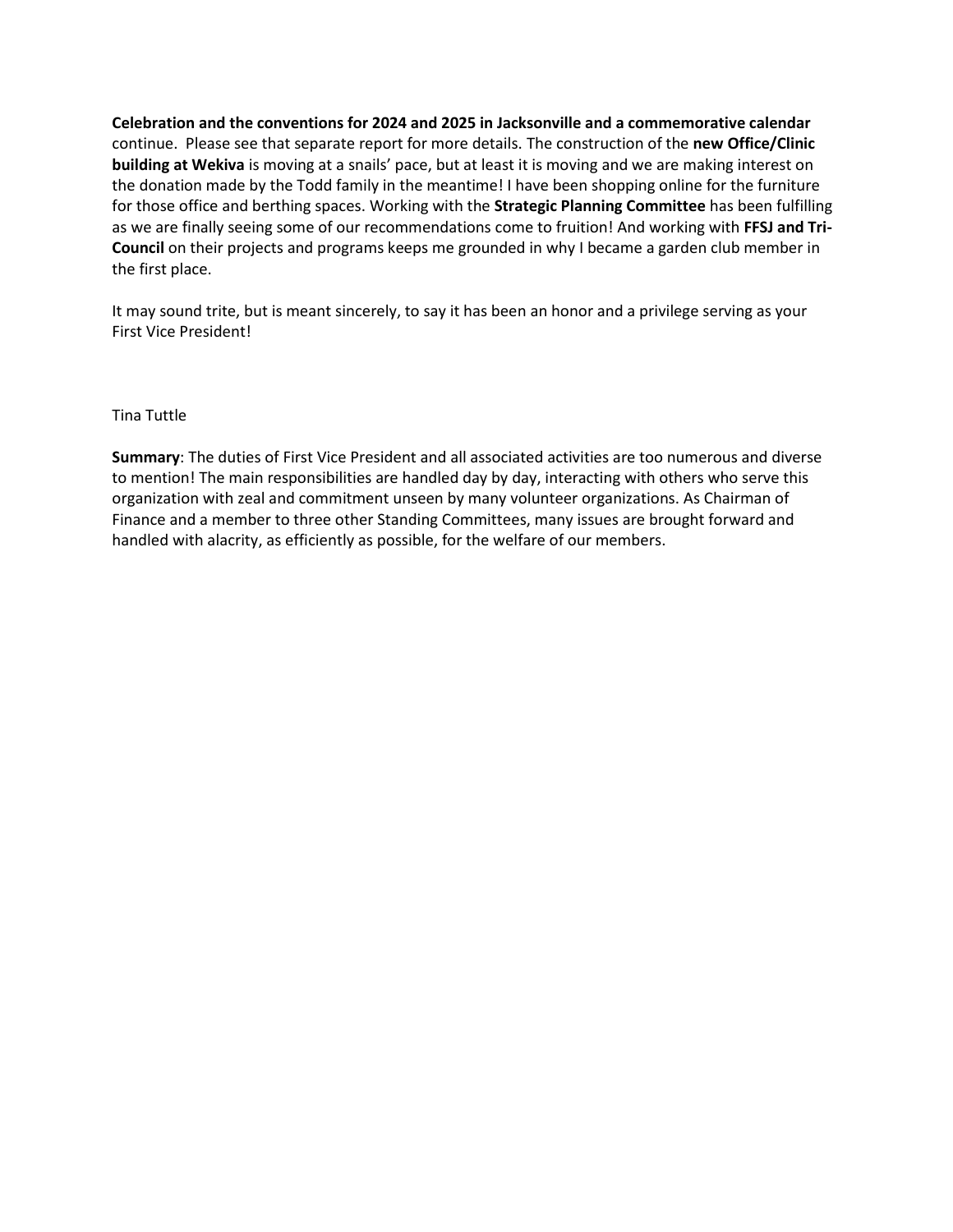### <span id="page-5-0"></span>**2nd VICE PRESIDENT'S REPORT**

2nd Vice President Christy Linke April 7, 2022 This 2<sub>nd</sub> Vice President has been busy preparing for Camp Wekiva 2022. Working on obtaining volunteers for all of our programs as well as Nurses. Held meetings with the transition team for the interview process of an Assistant Director. Having a new Director and Assistant Director has brought about a lot of new leaning experiences. Not just for them but for this 2nd Vice President. This 2nd Vice President was invited and attended all but 1 Membership Meeting that Jane Nendick had via Zoom once a month with the Asst. District Directors. Hearing from all the Districts has been rewarding hearing what each district is doing to gain and obtain membership. Via Zoom this 2nd V.P. also attended finance meetings and Strategic Planning Committee meetings.

Summary: Preparing for Camp Wekiva to open in June and having camp at 100% capacity is this 2nd V.P. goal. Also to continue attending Finance Meetings and Strategic Planning committee meetings.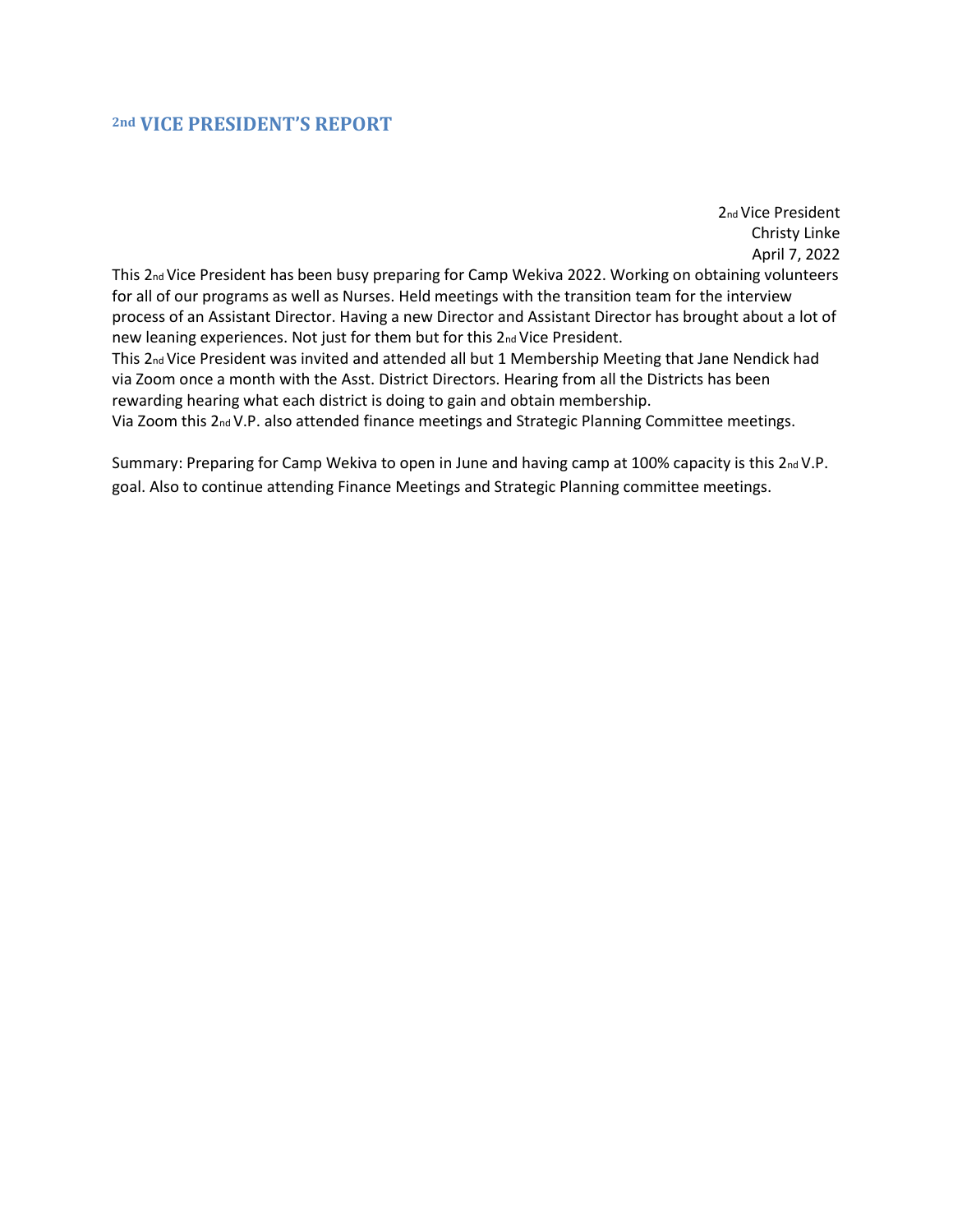### <span id="page-6-0"></span>**3rd VICE PRESIDENT**

FFGC 3<sup>rd</sup> Vice President April 2022 Report Mary Ann Whisler/3rd VP April 2022

It is a great honor to serve FFGC. As a member of the H&E Committee and Secretary of the Finance Committee, this VP continues to learn and understand the complexities of the organization.

SEEK 2022 is accepting students for the summer session. The new Chairman of SEEK 2022/Jennifer Seymore is working to make the program a great success. It is with great pleasure to see a new person take over and bring new and creative ideas to the program. It has been a pleasure this year to work with Jennifer in turning over past information and seeing all the great new ideas she has planned.

As Co-Chairman of the FFGC Convention 2022, the team has been meeting monthly. Although I have not had a great deal of issues to handle, my Co-Chairman/Carol Wood has taken the lead and is doing a wonderful job. To date the Convention Team is on target and looking forward to a very exciting Convention 2022.

Ways and Means Reports are kept for H&E and Finance Committee. Inventory of remaining pins was taken in February 2022. Finance and H&E Committees have decided to close the Gift Shop and only sell FFGC pins.

Wekiva: This VP has been working with the Critter Camp Volunteers on Critter Camp 2022. I am looking forward to working with Mandy Howell/Critter Camp Chairman and the Critter Camp Volunteers.

Wekiva Volunteer Training was held February 11 - 13, 2022. We had 29 people attend. We catered the meals and found almost a 50% savings. We plan to cater the meals again next year and pass the savings onto the attendees. Attendees made steppingstones and terrariums for crafts. WVT training is scheduled for the weekend of February 10 to 12, 2023. The WVT attendees had the honor to meet our new Director/Shelby Mander and Assistant Director/David Kleinman. Shelby and David held a round table discussion with the volunteers, so everyone had a chance to meet and talk to our new Directors.

On Friday, February 11th this VP had the honor to coordinate the celebration of the Camp Groundbreaking which designated the start of construction for the new office/clinic. The Todd family were in attendance as well as State Park Service from Tallahassee, our Wekiva State Park Rangers, Marge Hendon/FFGC President, Christy Linke/2<sup>nd</sup> VP and many Wekiva Volunteers. Golden shovels glisten in the afternoon sun as everyone was excited to see the beginning of construction.

Wekiva Open House was held on February 13, 2022. We had over 20 families come and see the camp. Many were families of students who will be first time campers. There was a camp video offered for viewing in the dining hall along with refreshments. Camp Counselors took campers and parents around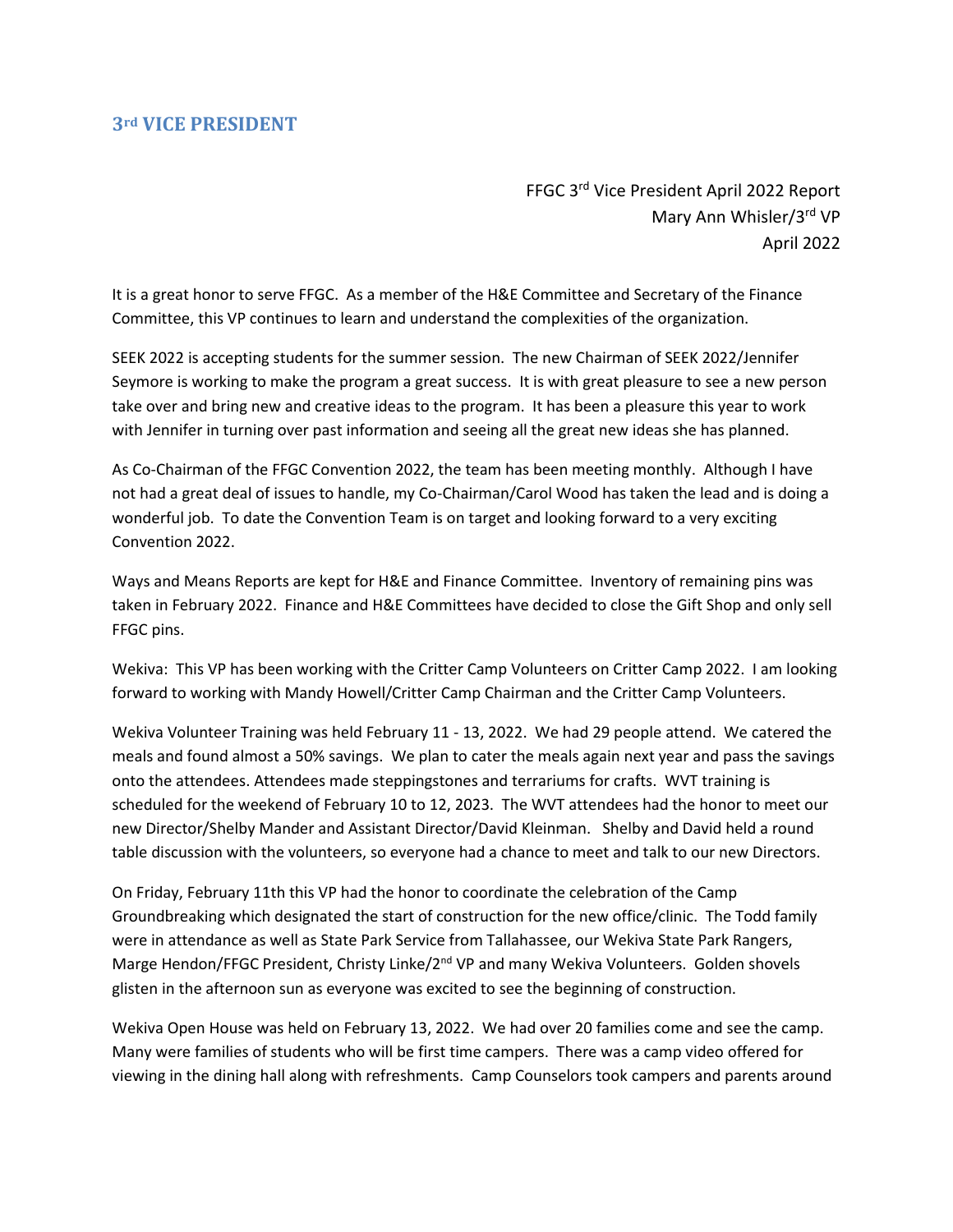the camp and gave them an ideal of daily camp activities. We look forward to another exciting summer at camp.

Mary Ann Whisler/3<sup>rd</sup> VP (mary.whisler66@gmail.com)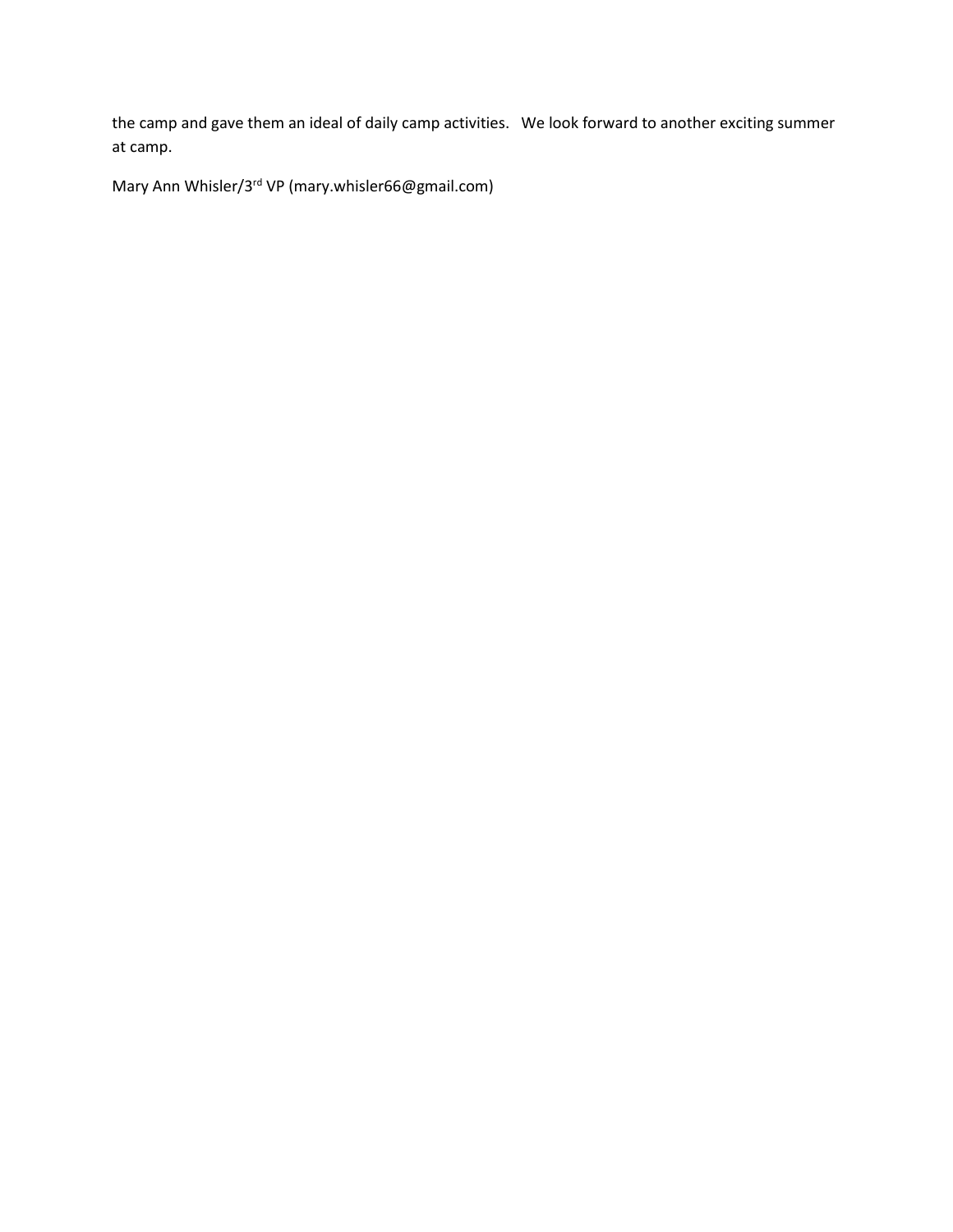## <span id="page-8-0"></span>**RECORDING SECRETARY**

Recoding Secretary

Sue Roberts

April 12, 2022

Aa Recording Secretary for this past year. I have written minutes for the post-convention board meeting last April and at the board meeting in September and January. After writing the minutes they are sent to the minute review committee before being accepted and place on the website.

I have collected all officer and board member reports, created two books of reports (one for Officers and district directors and one for board chairmen) for each meeting. These books of reports, the minutes, and the financial reports from the treasurer have been posted on the FFGC website on the 'reports and minutes' section of the MEMBER page. This page serves as an archive as there is a section for each board meeting dating back to 2019.

I have also sent many email blasts at the direction of the president to all active members and to board members. Eventually the office coordinator will take over this task.

Summary: I have competed the task of the recording secretary for all board meetings during this past year. I will also write the minutes for the full membership meeting that will occur at the convention in April 2022.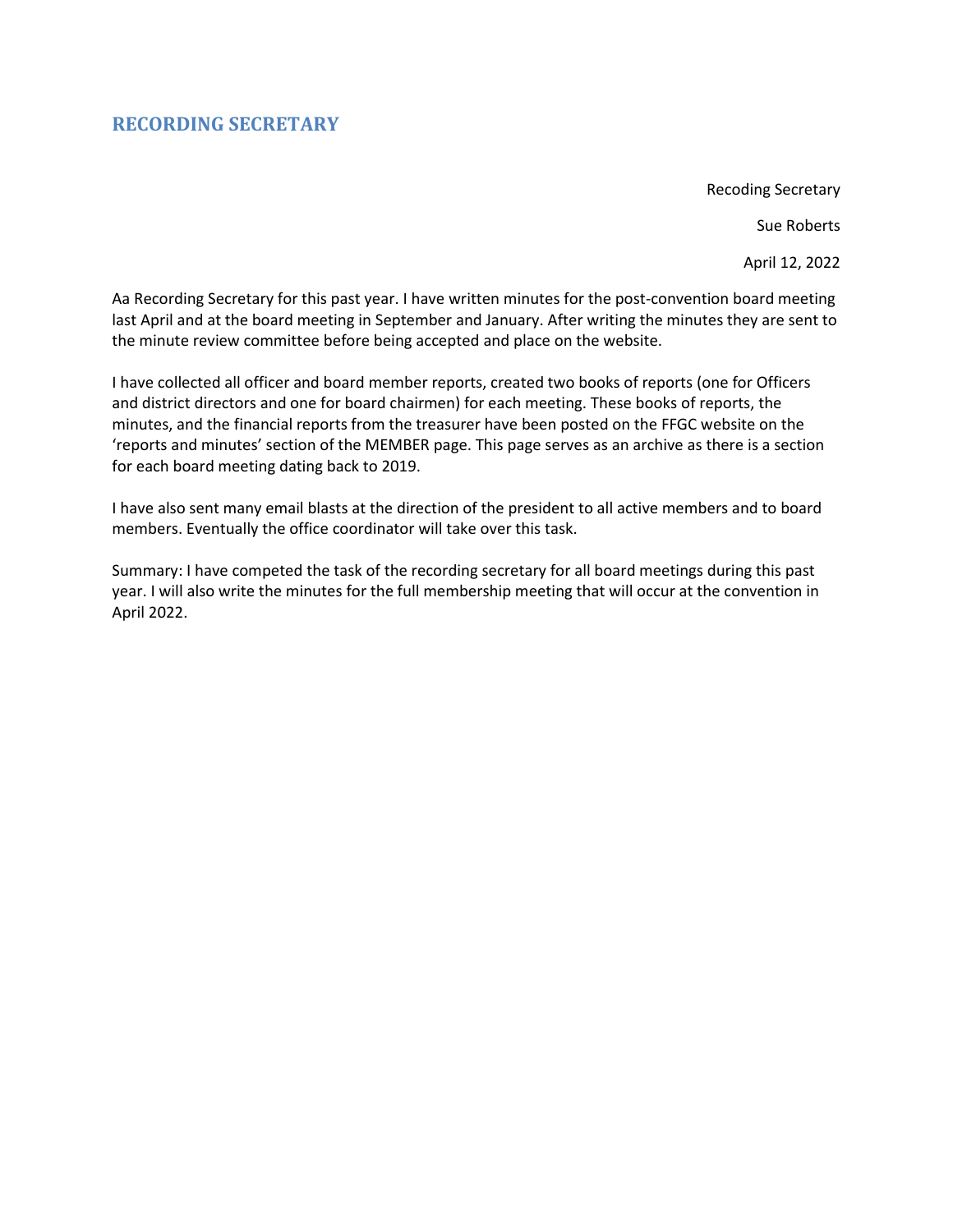# <span id="page-9-0"></span>**CORRESPONDING SECRETARY**

Convention report April 12, 2022 Carol Wood

I have only been in this job for 4 months so will briefly report that I manage the event calendar. Please send your events to me, I also will add flyers and registration forms to the event listings.

District Directors – you will be working with me on the fall tour schedule.

I have sent out 6 cards to ill members. Be sure to let me know if I need to send a card.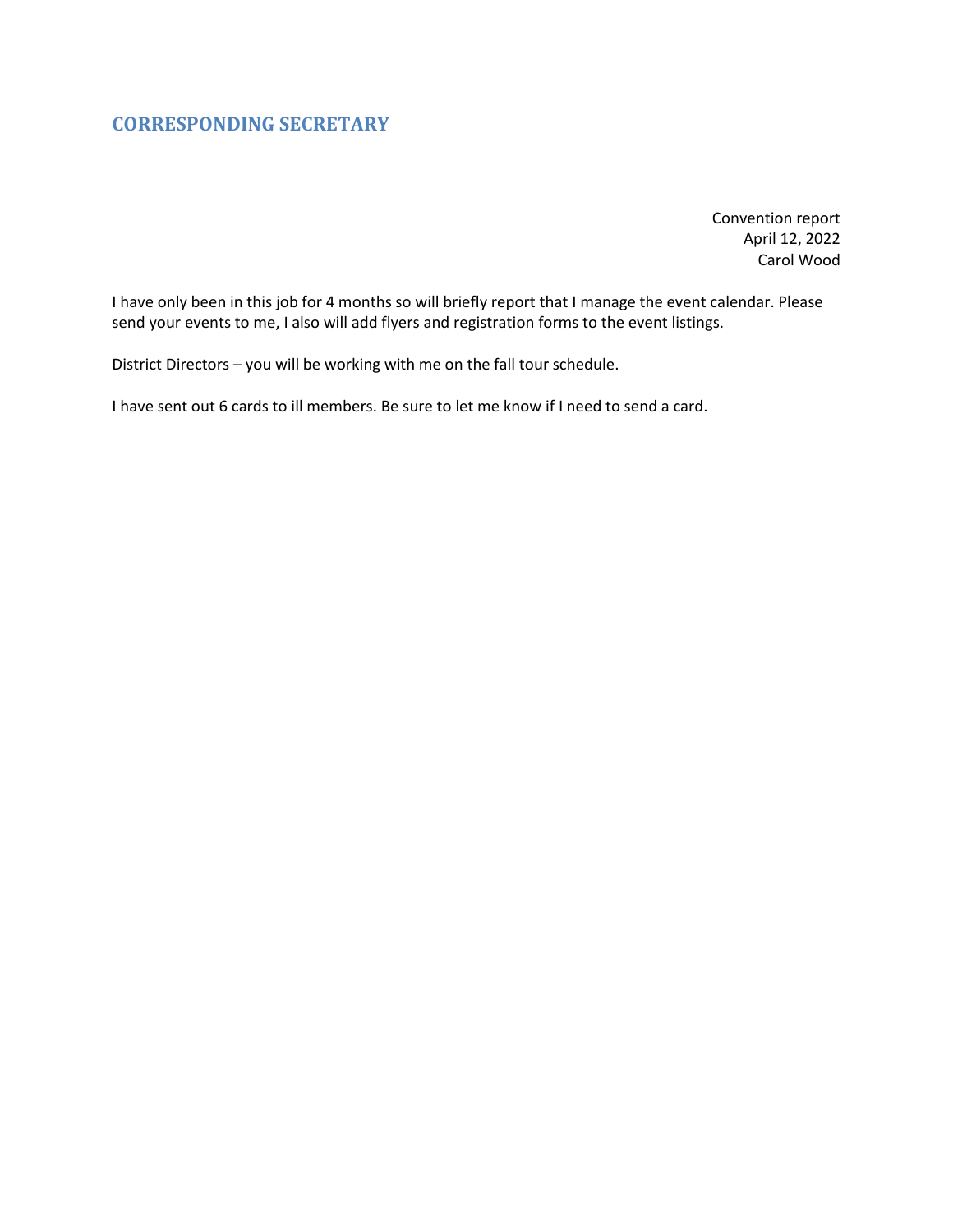District 1 News Joyce Waters-Smith, Director April 13, 2022

<span id="page-10-0"></span>**District I** held a district-wide Flower Show entitled "Southern Charm" which was held at St Sylvester's Catholic Church in Navarre, Fl, March 21-23, 2022. Linda Henderson was the Flower Show Chairman. I want to say once again what a fabulous, "over the top" show this was. Each and every Committee Chairman did their assigned job and did it very well. This flower show was deemed a huge success due to everyone jumping in and working hard with total commitment. We were a first-class working machine! The membership booth in the lobby, designed by Jane and Ed Nendick, carried the theme with stately columns. Dressed to the "nines" were mannequins dressed as southern belles by Jenny Weber. A team including Catherine Ryan, Charlotte Croft, Judy Keliher, and Kat Spieker painted and decorated bicycles with contrived flowers that were sold following the show. Even the church manager commented on how well so many women worked with no raised voices -- only smiles and laughter. The Staging Committee, chaired by Kat Spieker and assisted by Rose Racz was so well organized and followed their floor plan as much as possible and the whole room was ready by 2:00 p.m. for welcoming entries. **Statistics from the show:** Division I Horticulture (130); Division II Design (37); Division III Education (3); Division IV Youth (47); and Division V Botanical Arts (86) for a total of 303 entries. 247 Individuals signed in our two books as attending. Many more just walked in and did not take the time or initiative to sign in.

Sweepstakes Horticulture Winner was Valparaiso GC and Sweepstakes Design Winner was Pick n' Poke GC of Pensacola. There were numerous other awards given out to honor the beautiful horticulture entries and the wonderful designs.

The **Defuniak Springs Garden Club** members have been very active in our community gardens weeding, transplanting, planting new plants, mulching and replacing landscape timbers. One of our members is planning a new butterfly garden in our Library Reading Garden. We have had great programs and activities this year, such as pressed flowers used in various crafts, an informational talk on the invasive Cogon grass, a presentation using succulents in a floral design along with growing and propagating tips.

We will soon visit the Crestview Nursery for a demonstration of how to create a Fill and Spill hanging basket, plus we will be given advice on seasonal shade plants to purchase and use in our new Shade Garden which will complete the grant requirements from FFGC, District 1.

We will participate in Lakefest in May which brings many visitors to our Library Gardens which includes our new Shade Garden and will offer children's activities, tour of our gardens, and plant and floral items for sale.

We are excited about our 75 years with FFGC and plan to celebrate in the fall with an ice cream social and music in our garden. We would love for any garden club to come and join us in our celebration.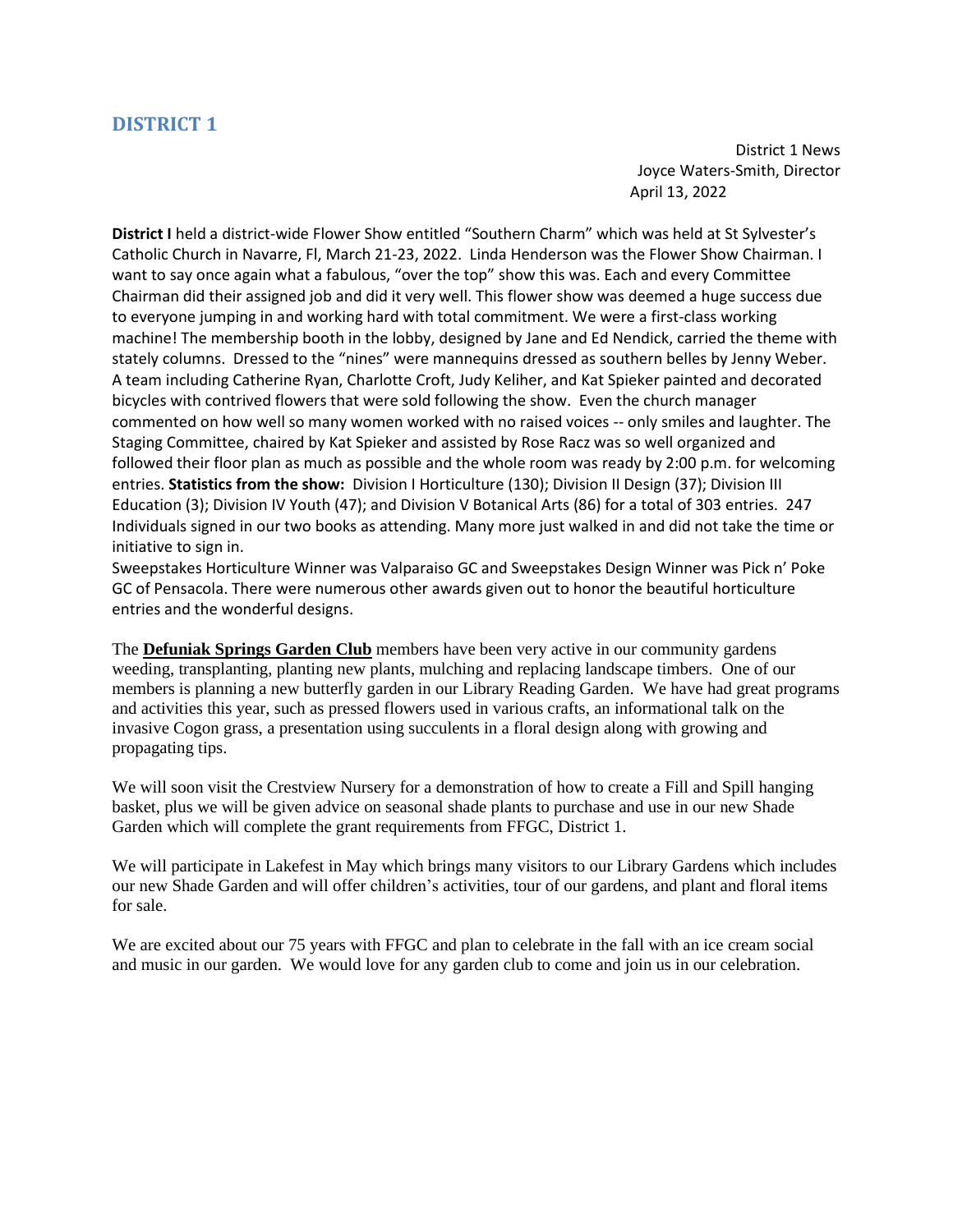

**Dogwood Circle of the Pensacola Federation** surprised our retiring volunteer Office Manager, Bernice Reboulet, with a portrait of her beloved dog, Savannah, painted by artist Rachael. Presenting the framed portrait were Marian Hendrix, Dogwood Treasurer, and Lynn Manthei representing the office. Bernice has been a devoted volunteer for many years managing the office and training new volunteers. Although she will be greatly missed in the office, we are so happy that she will continue as a member.

On a very cold, windy but sunny Saturday in October, Dogwood Circle members met at the Garden Center building to plant ten Japanese maple trees and a cherry tree which were donated by Peggi DeArmon. Bundled in heavy jacks, wool caps and work gloves, Connie Marshall-Williams, Sandy Crisostomo and Pansy Breazeale, brought their shovels and successfully planted the trees which we will all enjoy through the years. Lynn Manthei, Campus Manager, and her crew assisted.

**Garnier Beach Garden Club** reports the club has had a great year! We have signed up eight new members, and we are so excited to welcome them into the club.

We had wonderful presentations from some very skilled gardeners; many who are Okaloosa County Master Gardeners. We had a presentation on attracting pollinators, how to grow a Victory Garden, and how to propagate plants. We had a great Holiday Floral Arrangement presentation and a chance to try our own skills at creating a lovely arrangement for our homes.

Our propagating lesson was particularly important toward getting ready for our plant sale in April. It is the club's only fundraiser, and we have so much fun. We sell a lot of plants to each other as well as get great participation from our community. This sale allows us to fund scholarships to SEEK, Wekiva Youth Camp and two awards in the Tri-County Science Fair where we meet the young scholars and evaluate their science projects before presenting our awards.

Two of our members were participants and winners in the "Southern Charm" Spring Flower Show hosted by the Florida Federation of Garden Clubs, District 1. Lee Vanderpool won five blue ribbons and two grower's choice ribbons, and Margaret Russell won second place for both of her design entries.

The Club also entered a display in the Succulents Section with five members contributing a total of seven succulents for the category. The club took a first place blue ribbon as well as a Club Competition award. We were a reluctant group to get involved, but now we are hooked on Flower Shows!

We had a fun Saturday at a local garden shop which held a spring festival for families to come enjoy the beauty of nature. Our club helped young gardeners plant sunflower seeds and get butterfly tattoos. We were also able to spread the word about the club and our upcoming plant sale. It is wonderful to have the community embrace the beauty of plants and the bees and butterflies that help the plants grow.

We are in the process of "updating" our club and have chosen a new club tree - the Live Oak - and a new club flower - the Coreopsis. And, we are working on a new club emblem. We thought a little updating would help us reach some of the younger members of our community.

We are finally making some strides toward better social media exposure, and it seems to help bring in new members — "Better Late Than Never."

**Milton Garden Club** was very fortunate to have the City of Milton assist us in the repaving of the patio on our grounds. We embarked on Phase II of our Legacy Project which concluded our re-landscaping of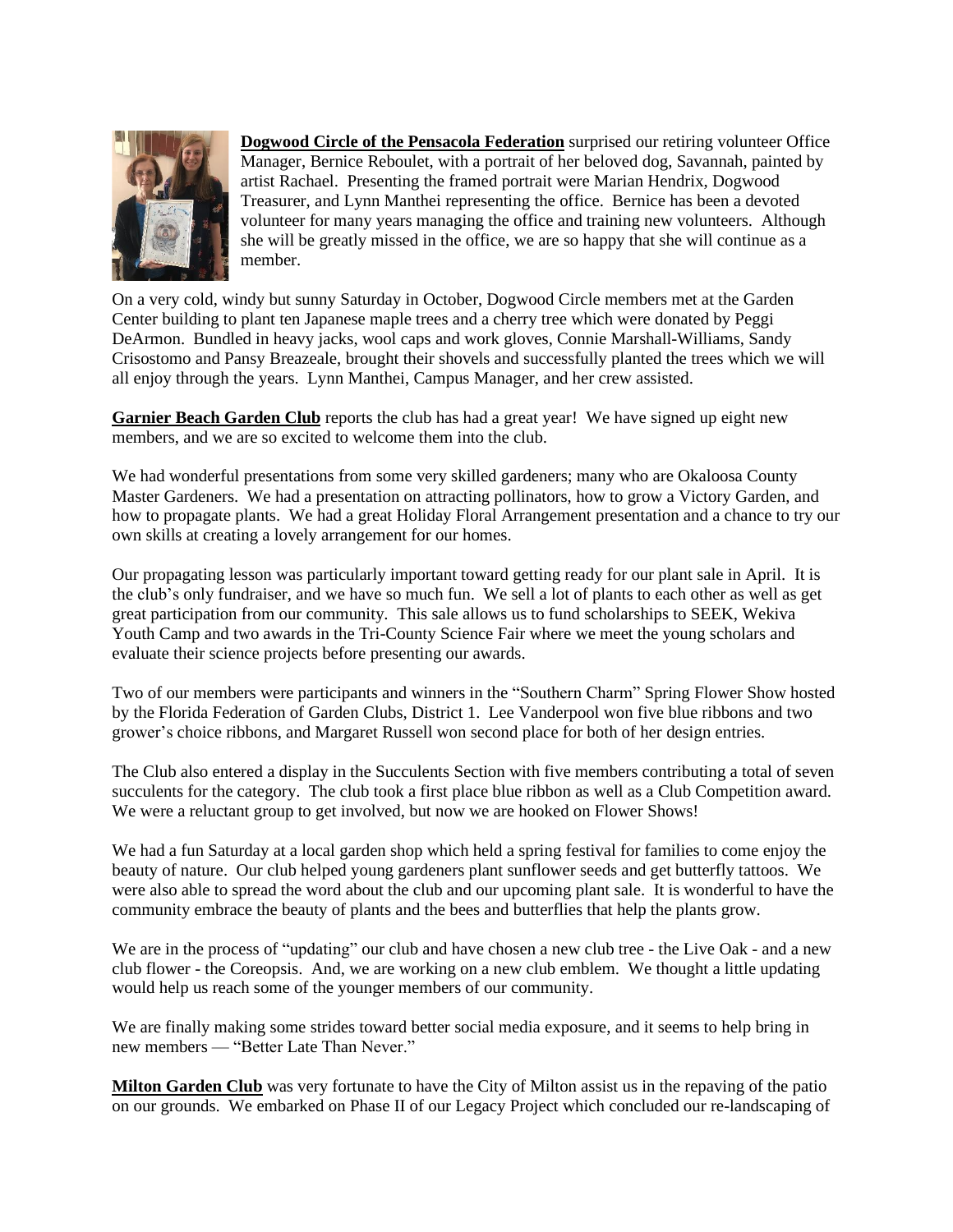the club grounds. The gardens feature native plants apart from Japanese Yews which provide privacy around the patio.

We achieved over 1,000 followers on our Facebook page. We welcomed three new members.

We were pleased to participate in the District 1 Flower Show, "Southern Charm." President Pat Cummins received the Award for Botanical Arts Photography and won a beautiful bowl.

And, the very best thing that happened this quarter……we secured our 50l(c)3 status.

**The Valparaiso Garden Club** returned to in-person meetings with an Ice Cream Social. In July. It was a "sweet success." The regular monthly meetings began September, 2021, but with smaller attendance numbers. The new slate of officers determined goals for their term increasing attendance at meetings and inspiring new membership as well as increasing security of club records.

New activities included assisting Fisher House with a home cooked meal for the holidays, Arbor Day planting of four pollinator friendly trees at Paradise Pollinator Garden, a Hypertufa Workshop taught by Jenny Weber, participating with the Yule of Yesteryear at the Heritage Museum at a Christmas meeting featuring a Dirty Santa game. One additional workshop - a "Mother's Day Flower Design Class" will be held in May. Each participant will go home with a floral design suitable to give to mom.

The Paradise Garden Restoration Project is ongoing. Two areas that will be completed by May will have new host plants, a short retaining wall and an area for a Meditation Bench. A viewing window will be installed in the fence, and the area outside of the garden will eventually have native plants added to its perimeter.

Also in a development phase is a "member's only" Facebook page, an email address for the club to use on its public Facebook page, and a commitment to create officer handbooks to assist new officers with their responsibilities of their office. Those that are familiar with digitizing records will be encouraged to keep their records in a digital form.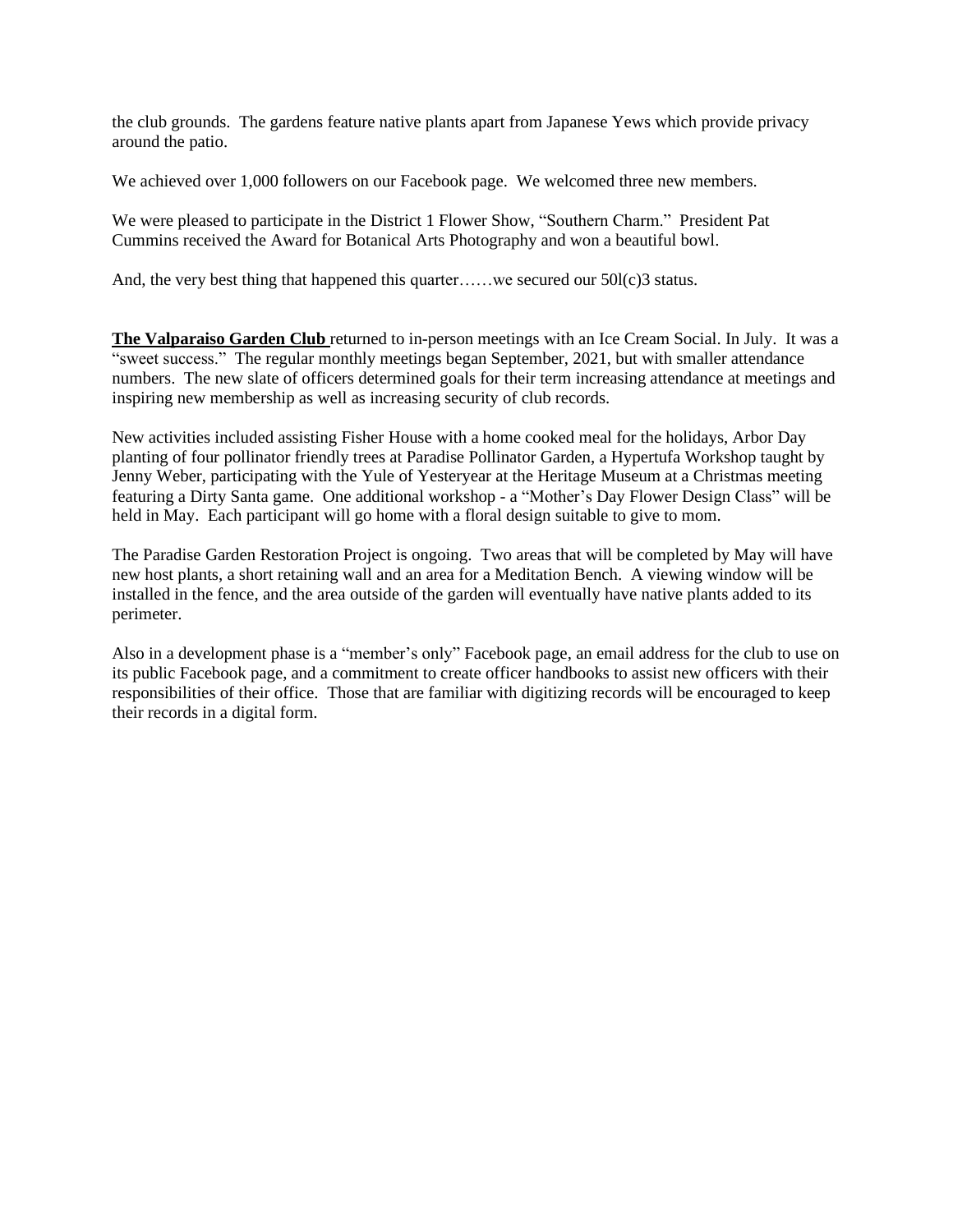Sue Schmitz Convention Report District 2 April 13, 2022

<span id="page-13-0"></span>District II members are grateful that we have the beauty of nature to cheer us as we face the difficulties of our world today. Unfortunately, we have lost four of our clubs, but the six we have are doing admirable work to bring joy to everyone.

Gulf Beach Garden Club enjoys having diverse agendas each month. The latest one featured member Gisela Donahue as she instructed members and guests how to create Kokedama, a Japanese plant display. Everyone left the meeting with their own creation. (picture included)

Port Saint Joe Garden Club recently held one of their famous plant sales. They are well known for presenting a huge selection of plants that thrive along the Forgotten Coast. Port St. Joe is District II's largest club. We are proud to have them for many reasons.

Panama City Garden Club is still working to replace their meeting building that was severely damaged by Hurricane Michael. Their new facility will have more space and very nice gardens so the grounds can be used for weddings.

Lynn Haven Garden Club has been busy working on our next District Meeting which will be held on April 28<sup>th</sup>. We are looking forward to a very rewarding meeting.

Sneads Carlise Rose Garden Club has graciously accepted the duty of presenting our fall District Meeting and they are looking forward to having the state officers as guests.

Chipley Garden Club spent last fall working on the butterfly garden at Falling Waters State Park. They were joyously assisted by the local Boy Scout troop. The club always looks forward to the annual visit to Kate Smith Elementary School to share their love of gardening with our "Junior Gardeners". They share lessons on horticulture, gardening and floral design. The children -462 of them this year- love finding out which ribbon they won after their projects are entered in the Washington County 4-H Youth Fair each March. Kirby Holt of Blossom's provided a program on fast-and-easy floral designs. During his visit, he was awarded the status of Honorary Member. Kirby, a member of the American Institute of Floral Designers, has provided floral design showcases and instruction, not only for many local clubs, but also nationwide. (Picture included.)

Have a wonderful summer and Keep Growing!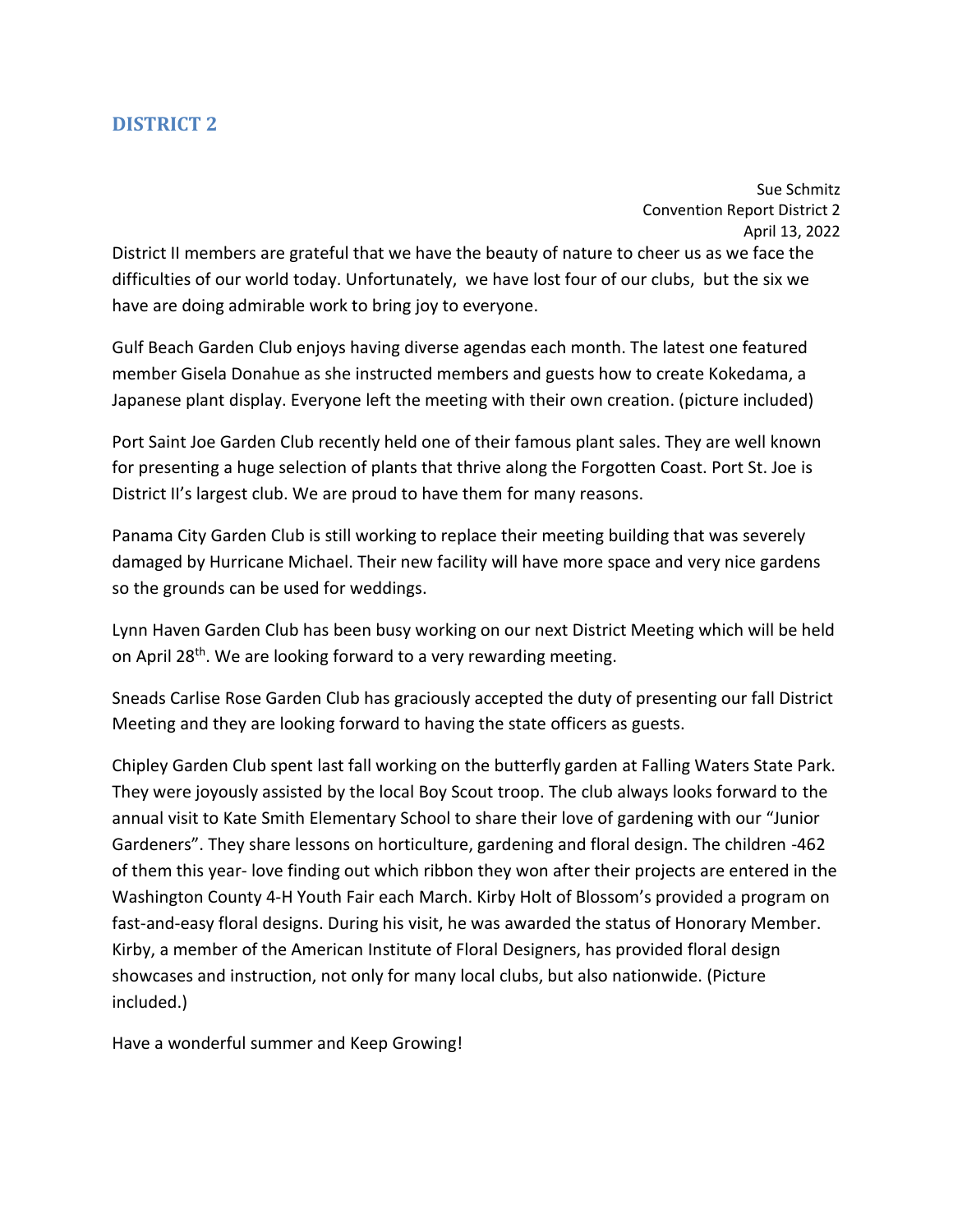FFGC District III Report District Director Marilyn Larson April 13, 2022

<span id="page-14-0"></span>The seven Clubs in District III continue to persevere by being active and engaged as each club adjusts to the hoped for end of the Covid pandemic. Half of the clubs in the district have reported new members and clubs continue to pursue increased membership.

Clubs have reported when possible, monthly meetings, sometimes in person either inside or outside to observe social distancing or via zoom depending on status of the Covid pandemic in each community. There have been a variety of educational programs as well as workshops and field trips, and club members continue local beautification projects, youth gardening and fundraising activities. All clubs actively adhere to programming in support of FFGC and NGC goals.

Both a Spring District meeting May 13, 2021, with host club Live Oak Garden Club, and Fall October 7, 2021 District meeting, with host club Tallahassee Garden Club, was held in person. There was participation by a majority of the clubs in the district, and the theme of each District meeting reflected the focus on the environment, in support of the FFGC President's W.O.W. (World of Wonder) theme.

Starting this year, 2022, club activities began to 'look' more like past meetings as the anticipated end to the Covid pandemic. **Steinhatchee** made 68 floral arrangements for a local assisted living facility for Valentine's Day and their March program, a video on Sex, Lies & Butterflies, is still being talked about!. They will share their video if you wish to borrow! **Madison Garden Club** held a "natural tablescapes" program while both **Tallahassee** and **Live Oak** Garden Clubs will hold April Spring Bazaars. And Live Oak Garden Club is celebrating their Precious Metal status of Yellow Diamond – 85 years as a federated club.

**Tallahassee's** spring general membership meeting March 9 had 134 members attending. A highlight of the meeting was the "50+club" where 32 members were each recognized for their 50 years or more of membership in the garden club.

**Monticello** recently held an educational program on orchids with a number of orchid varieties available for purchase. They invited their neighbor club, Tallahassee Garden Club, to participate.

Clubs continue **beautification projects** either through community projects or beautification of their Garden club grounds**. Steinhatchee** raises money through one of their monthly programs to send children to Camp Wekiva and SEEK, and their most popular fundraiser is their infamous spaghetti dinner.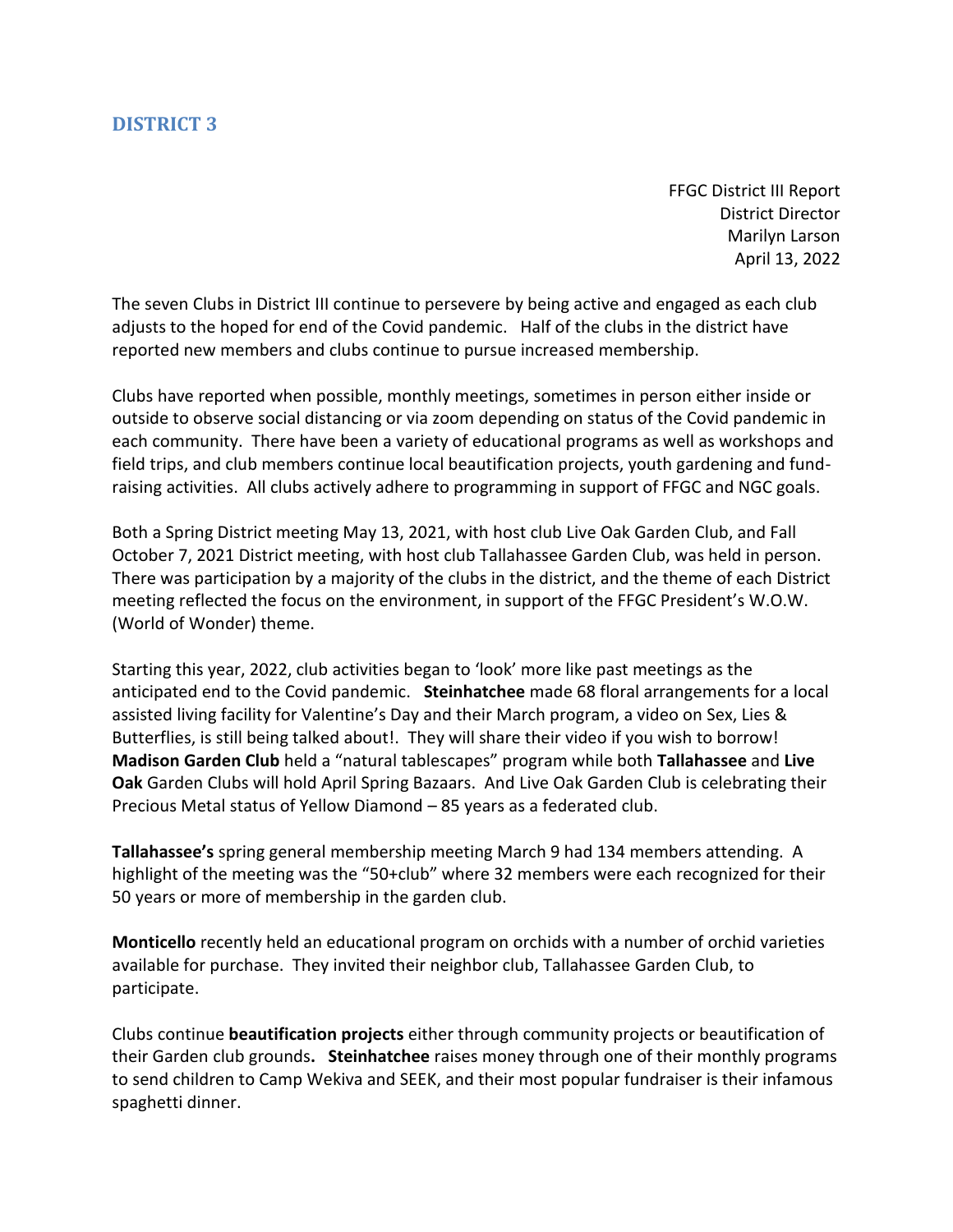Networking between district Clubs, whether through shared program ideas or other needs, is taking place, not only between clubs in the district but Tallahassee Garden Club promoted the District I Flower Show for viewing by its members.

District III will hold its Spring District Meeting in person on May 11 at Sherlock Springs, **Wakulla**  County Garden Club as host club. Sherlock Springs is a new venue for District members and the event is expected to generate interest because of the setting and facility, which is adjacent Wakulla Springs State Park. The program for the day is on native bees with program speaker, Rob Diaz Villegas, WFSU ecology blogger.

**Perry Garden Club** is preparing to host the fall 2022 District Meeting.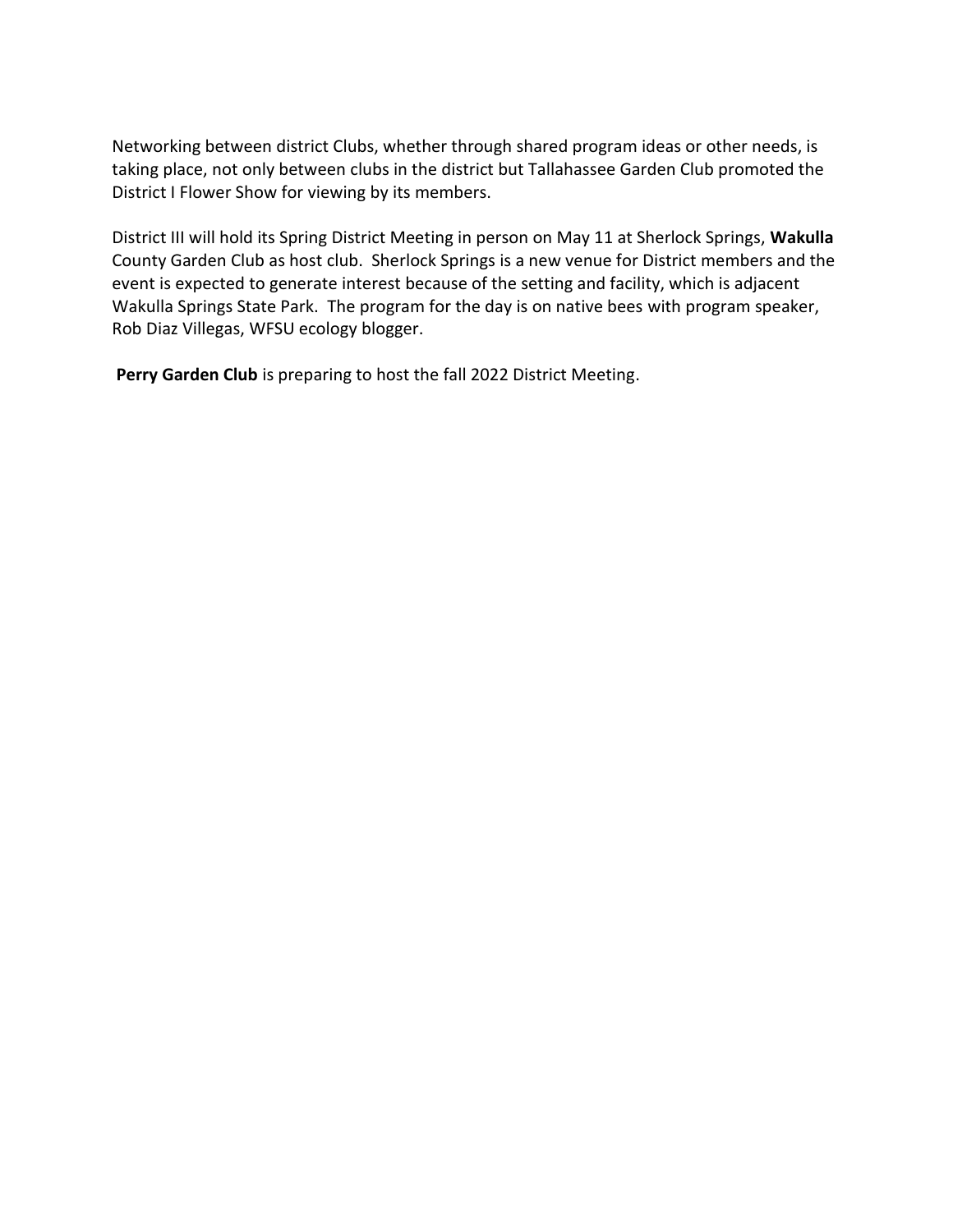District IV Director Connie A. Gladding April 5, 2022

<span id="page-16-0"></span>This Spring, District IV commemorated two significant Club achievements: March 4th, The Garden Club of Middleburg celebrated its 40th Federation Gold Birthday and March 25th, The Garden Club of Jacksonville celebrated its 100th anniversary. Congratulations to both Clubs. April 28th, Jacksonville is welcoming Eileen Tongson for their Designer of Distinction series and have centennial anniversary festivities planned for the entire year March 2022-2023.

District IV has grown by 116 members since September. During clubs' activities, a special emphasis was given to gaining new members and welcoming them. Also, special events were held to focus on membership drives. For example, The Garden Club of Orange Park and Middleburg Garden Club held Seed Swaps. Both Clubs gained new members during these events. The Bartram Garden Club has welcomed twenty (20) new members, making the total membership 77, a proud accomplishment for a club only 6 years of age. Alligator Creek has a Spring Meet and Greet scheduled for April 21<sup>st</sup> helping the community to learn more about the Garden Club and encourage individuals to join.

Bartram's Garden Therapy chairman compiled, published, and delivered 20 interactive nature workbooks to children living in a local shelter for victims of domestic abuse. The workbook, titled W.O.W. World of Wonder, included pages to color, dot-to-dot, and word search activities designed to instruct the children about the Florida state flower, bird, and tree, as well as Smokey Bear and Woodsy Owl. The project's objective is to help children achieve emotional balance through the healing powers of nature.

After several years of declining membership and no meetings, The Garden Club of Switzerland held its first meeting in April. One of the club's major undertakings is the Freedom Butterfly Garden at Alpine Groves Park. This year the Garden Club is partnering with St. Johns County Master Gardener Volunteers to reinvigorate the garden and demonstrate the value of using native plants as wildlife habitat.

Clubs and Circles held fundraisers, plant sales, and 'spring flings'. Callahan and St. Augustine held successful plants sales in March. Ribault held a record-breaking Trash to Treasure sale March 4-5. Over 70 attendees paid \$10 for the Preview Party on Friday evening with wine and appetizers served in the (kitchen)Bistro. Excess items were donated to area thrift shops. April 8th and 9th, Jacksonville held their Blooms Galore and More plant sale, many vendors, a kid zone and a Garden Club Academy. Green Cove Springs plant sale is planned for April 16th. The Garden Club of the Lakes is sponsoring a "Spring Fling" in honor of Earth Day on April 23rd. There will be horticultural activities (radish necklaces, pot plantlets, etc.), water features, games and food. The garden club will be selling plants, handing out membership information and have invited other plant vendors and non-profit organizations to come join the fun. Fleming Island has their annual Butterfly Release event April 30th and May 17th, the "Art and Garden Party". May 7th, The Garden Club of Palatka is hosting an Afternoon Tea and participating in the Bartram Frolics on the Riverfront April 23rd. Middleburg's plant sale is May 14<sup>th</sup>.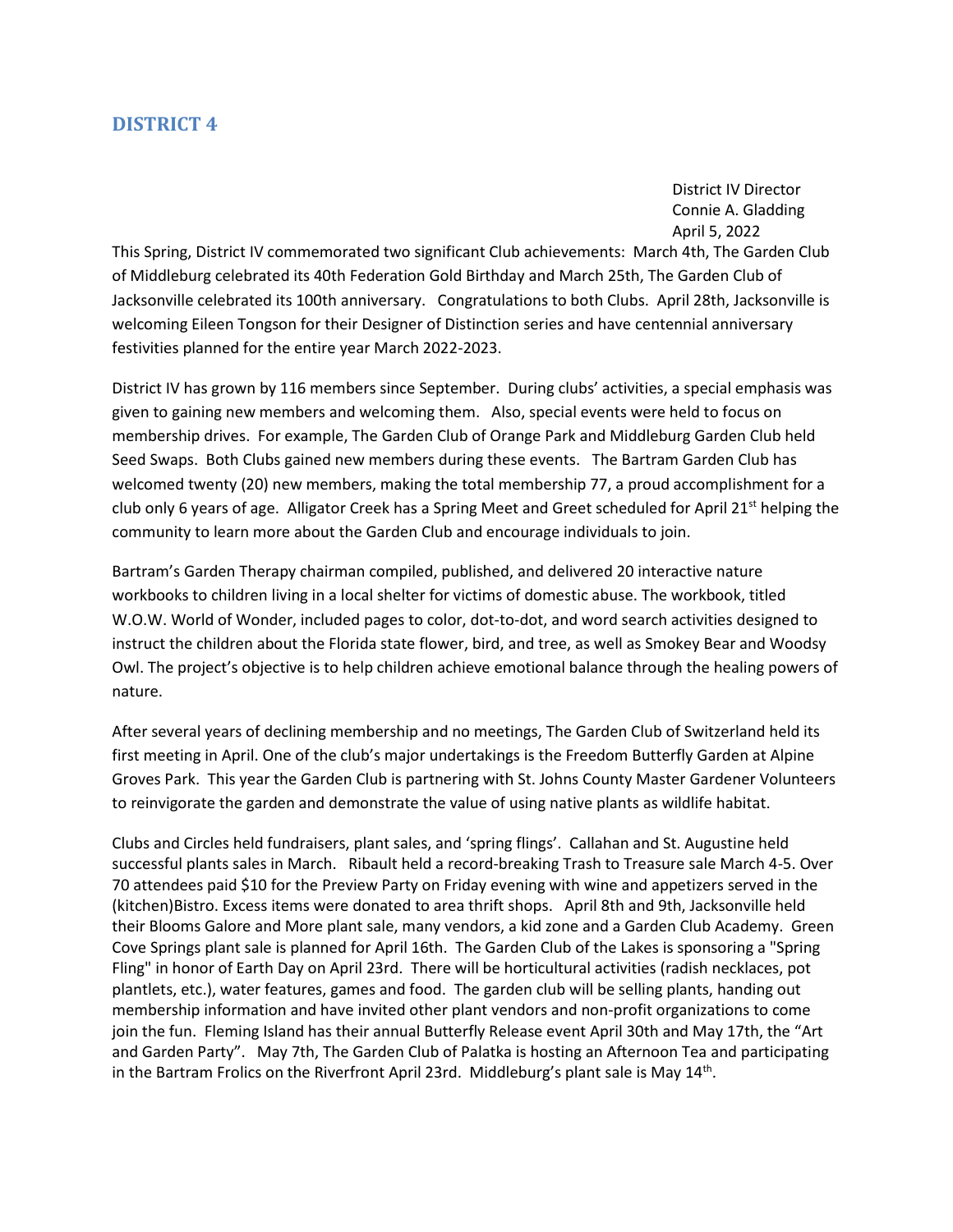District IV planted 354 trees, 68 varieties. The Garden Club of St. Augustine planted the most trees among District IV Clubs. This Director challenged all Clubs to celebrate Arbor Day 2023 with a tree planting and special tree give-away events, partnering with the local Soil and Water Conservation District leaders. The Garden Club of Palatka held a March Plant-O-Rama at Ravine State Park.

District IV began 2022 with several educational offerings for our members and communities in addition to the Clubs' monthly ongoing programs.

January 25th to 28th, District IV Judges Council sponsored the NGC Flower Show School (FSS) Course 3 at the Ribault Garden Club. The instructors were Penny Decker for Flower Show Procedure and Flower Design with Jan Griffin teaching Horticulture. The FSS Course 4 is scheduled at the Ribault Clubhouse May 25th to May 27th. The instructors are Claudia Bates for Design and Darlene Newell for Horticulture and Procedure. Registration is now open.

February 23<sup>rd</sup> and 24<sup>th</sup>, District IV held NGC Landscape Design School (LDS) Course 1 in Orange Park with over 50 registrants. LDS Course 2 is planned for September 28<sup>th</sup> and 29<sup>th</sup> at the Ribault Garden Club. Registration will open this summer.

March 3<sup>rd</sup>, The Garden Club of Jacksonville partnered with the Duval Audubon Society, Northeast Florida Sierra Club, the Ixia Chapter of the Florida Native Plant Society for a "Grow Your Own Park", with Doug Tallamy of the Homegrown National Park project. This program was offered both in person and zoom.

March 18th, the Garden Club of Orange Park hosted "Color Your Landscape", a horticultural program. The 53 attendees appreciated the four speakers' topics: Turf Grass (Less is Best), Bromeliads in the Garden, Sustainable Roses, and Hybridization of Coleus.

Planning for 2 flower shows is underway. The Garden Club of St. Augustine will be May 6th and 7th and Ribault Garden Club's "Bucket List" is April 29th and 30th. Ribault's show will include a plant sale from members' donations. Additionally, The Garden Club of St. Augustine announced the return of the Tour of Homes. Planning continues for Dec 4th with 6 homes on the tour.

There are four District clubs embarking on Blue Star Marker projects. Jacksonville gained approval to refurbish and move the Marker from Roosevelt Blvd to the Florida Welcome Center. Jacksonville and Bartram are coordinating with the Welcome Center to ensure a smooth move for the marker's new home. St. Augustine's Blue Star Memorial Maker beautification project received permit approval and design planning is progressing for an installation this summer and a ceremony next November. The Garden Club of Middleburg has a dedication ceremony scheduled for May 21<sup>st</sup>, Armed Forces Day. This Director and FFGC President plan to attend.

April 1<sup>st</sup> to 11<sup>th</sup>, Bradford County and Clay County Garden Clubs participated in the Clay County Fair 2022 and its catchy theme "Big Wheels and Pig Squeals". Each Club built displays that highlighted their activities and to solicit new members. All received Superintendent Ribbons, as judges found it impossible to select just one.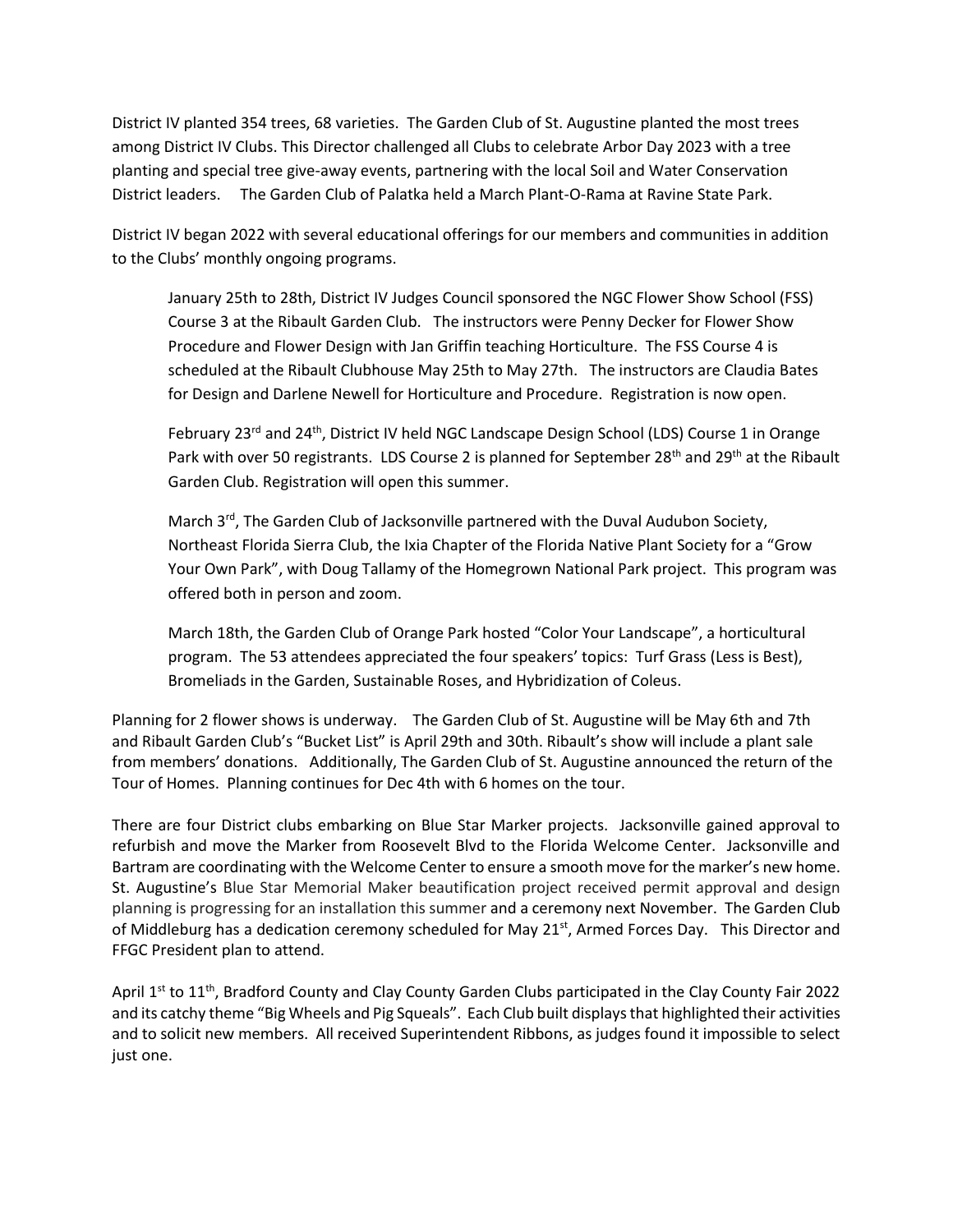Planning for District 2022 meetings is underway. The Bartram Garden Club will host the District IV Spring Meeting May 13, 2022 in Fernandina Beach and St. Augustine will host the District IV Fall Meeting October 25, 2022. Both clubs have venue agreements in place and committees working on all the details. The spring meeting registration is open, and its program is "Bygone Treasures Along the Amelia River".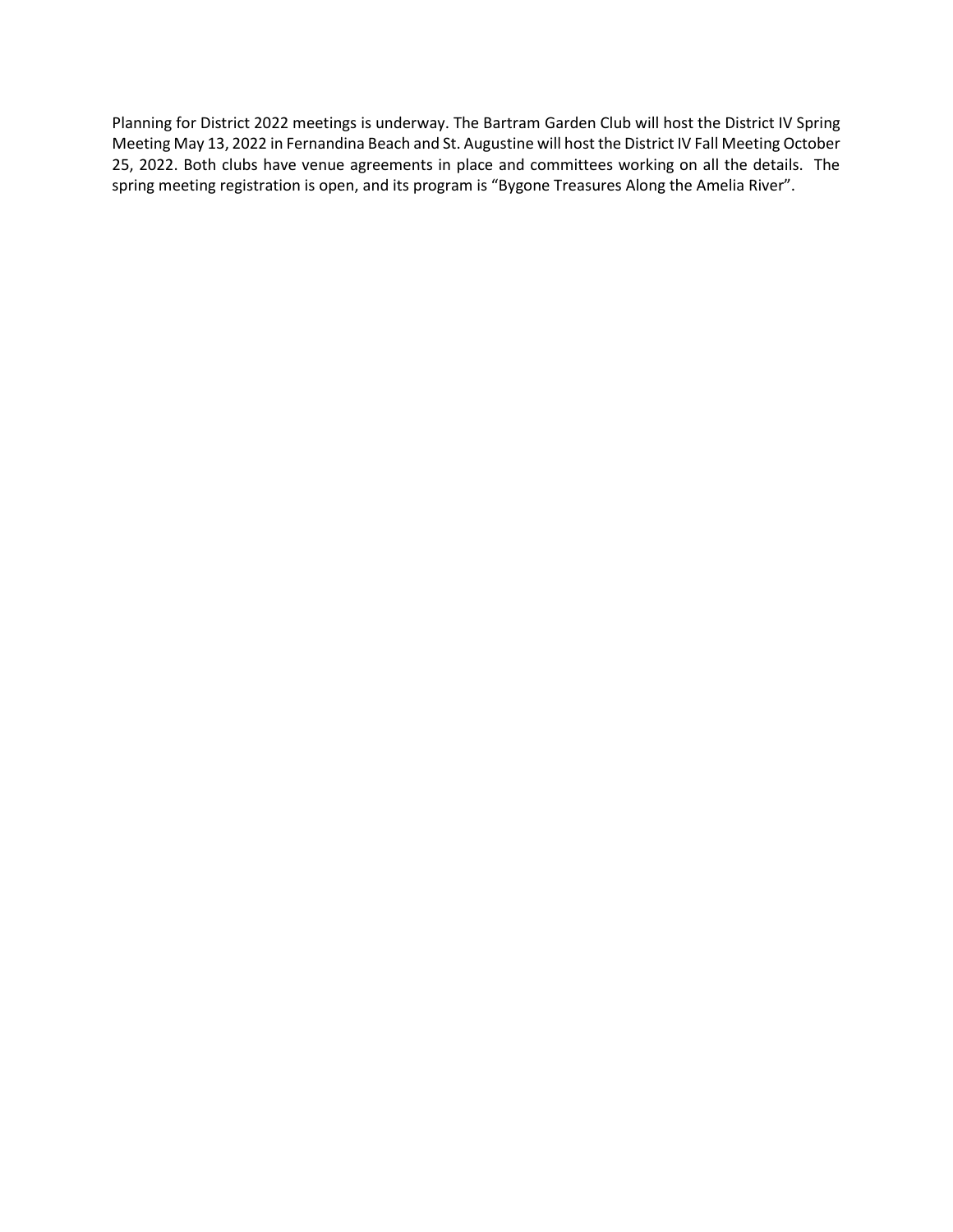District V Director Donna Thomas April 2022 – Convention

### <span id="page-19-0"></span>**Brooksville Garden Club**

Brooksville Garden club will have a plant sale April 23<sup>rd</sup> showcasing homegrowns which will help in supporting Wekiva with scholarship recipients. They continue to maintain the Memorial Garden and the Eastside Elementary School Garden. Their last field trip for the year will be to Revine Gardens State Park in Palatka.

### **Citrus Garden Club**

At the Citrus Garden Club February meeting Patty McCoy and Sandi Smith received the prestigious Pillar of Pride award. Brenda Davis received the Hall of Fame award for her hard work and special contribution to the club. They all received a pin, certificate and a bouquet. The clubs' annual January Mahjongg party was a huge success as well as their April Spring yard sale. These funds help to support SEEK and Wekiva as well as their Youth Garden Club at Rock Crusher School.

#### **Floral City Garden Club**

Floral City Garden Club, garden club of the year, had their annual plant sale March 26<sup>th</sup>, which was quite successful. They are sending two students to SEEK and will be supporting Wekiva with students and volunteers this summer. They have five members who are chairs for the 2022 FFGC convention. Their membership is up from 39 to 44 in the past two months

#### **Four Seasons Garden Club**

Four Seasons Garden Club is dedicated to the education of their club members as well as their community at large. They maintain the garden at the senior center facility where they have their monthly meetings as well as 2 Blue Star marker gardens. Their membership has increased by 3 new members over the past few months.

#### **Gainesville Garden Club**

The Gainesville Garden Club continues to provide landscape for Women Build Habitat for Humanity homes with plans for the next home being built starting in November. Gardens maintained by Gainesville Garden Club on a year-round basis include the Ronald McDonald house entry garden, Blue Star and Gold Star marker gardens, their own certified butterfly garden, a VA Hospital Garden, and others maintained by the circles. They also plant and assist in the maintenance of two wildflower medians, and have adopted the roadside along the University of Florida.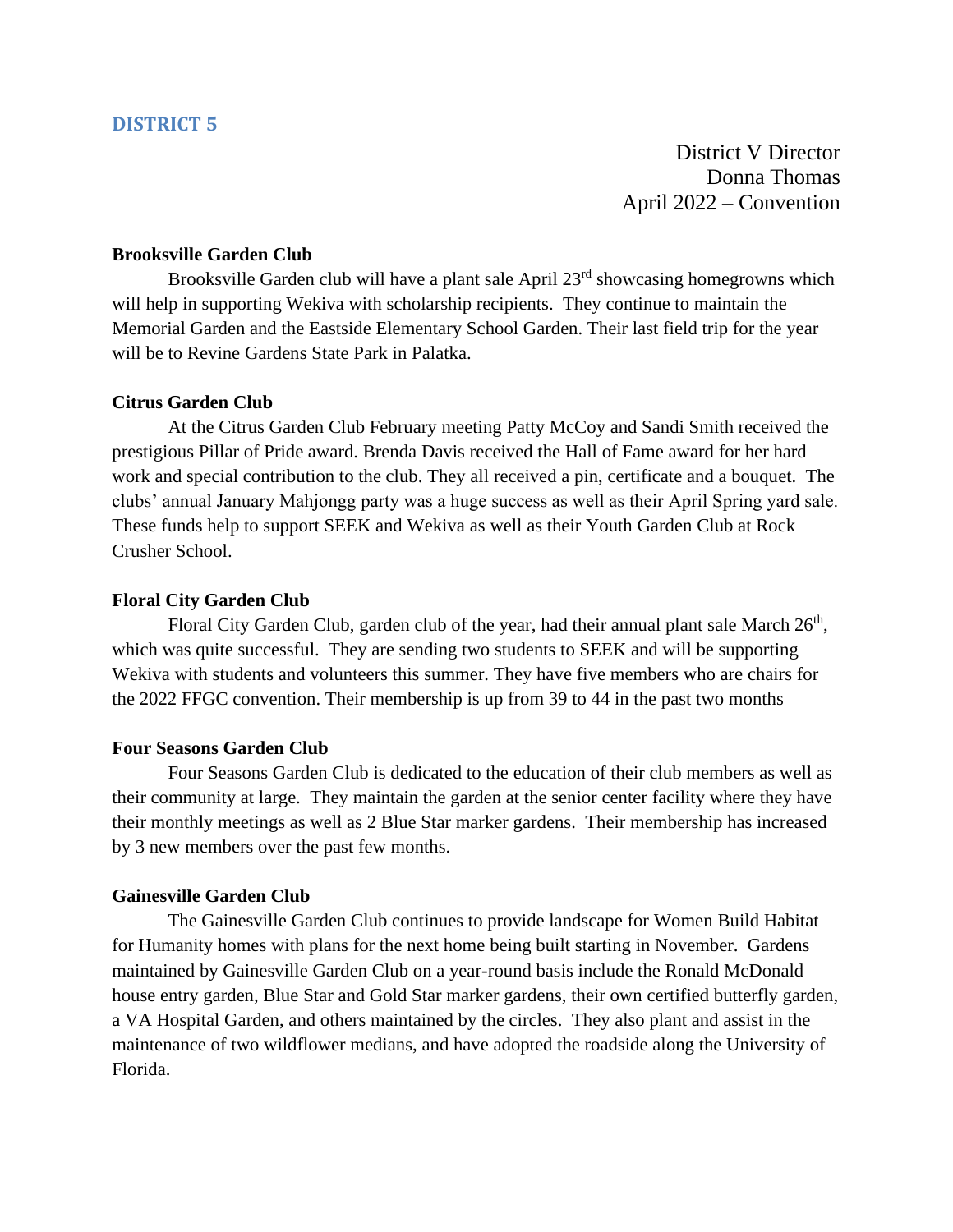#### **Garden Club of Crystal River**

The Garden Club of Crystal River sponsored an NGC Standard Flower Show, "Loving Our Nature Coast", March 29-30, at the Coastal Region Library. They are celebrating their 50<sup>th</sup> year as a federated garden club. They will be hosting the spring District V meeting—May 11, at Crystal Oaks Clubhouse in Lecanto. The "call" has gone out and registrations are underway.

#### **Homosassa River Garden Club**

The Homosassa Garden Club celebrated Arbor Day by giving away 500 samplings and received substantial donations. Their club also held a Flea Market fundraiser the last of March which has always been successful. On May  $8<sup>th</sup>$ , they will be dedicating the tree they planted with a memorial plaque in honor of Ingrid Ricci, their previous president. In addition, their membership has increased by 22.

### **Inverness Garden Club**

In May, the Inverness Garden Club will celebrate 50 years as a member of FFGC. They are making a donation to SEEK for this summer session and will be having their annual Caladium sale in April which helps in the support of SEEK and other community projects**.**

#### **Lake City Garden Club**

Lake City Garden Club hosted a Scrabble tournament in February to raise funds for getting involved with sponsoring participates in Wekiva and SEEK this year. Their club has been working on a Lake City Beautification Project with the city. This project has received the support of local businesses and their members will be responsible for the initial planting and semi-annual upkeep of the containers once completed.

Local officials joined the Lake City Garden Club who hosted a reception for Carlton Jones, president of the Florida Forestry Association, as the honoree of Arbor Day 2022.

#### **Newberry Garden Club**

The Newberry Garden Club held their annual plant sale April  $9<sup>th</sup>$  which they use for \$1000 scholarships to Newberry High School seniors and to sponsor kids to Wekiva youth camp. Their club also sells 1200 caladiums in the spring for a community beautification project.

#### **Pioneer Garden Club**

Pioneer Garden Club's fundraiser for several years has been the sale of poinsettia plants in early December which is used to fund college and camp scholarships. Judy Greenburg contributed an amazing article to the Ocala Gazzette regarding the Club and City of Ocala's participation in the Arbor Day celebrations.

Pioneer Club has planted 259 trees this year. They will be hosting the Fall District meeting, October 14<sup>th</sup>.

#### **Seedling Garden Club**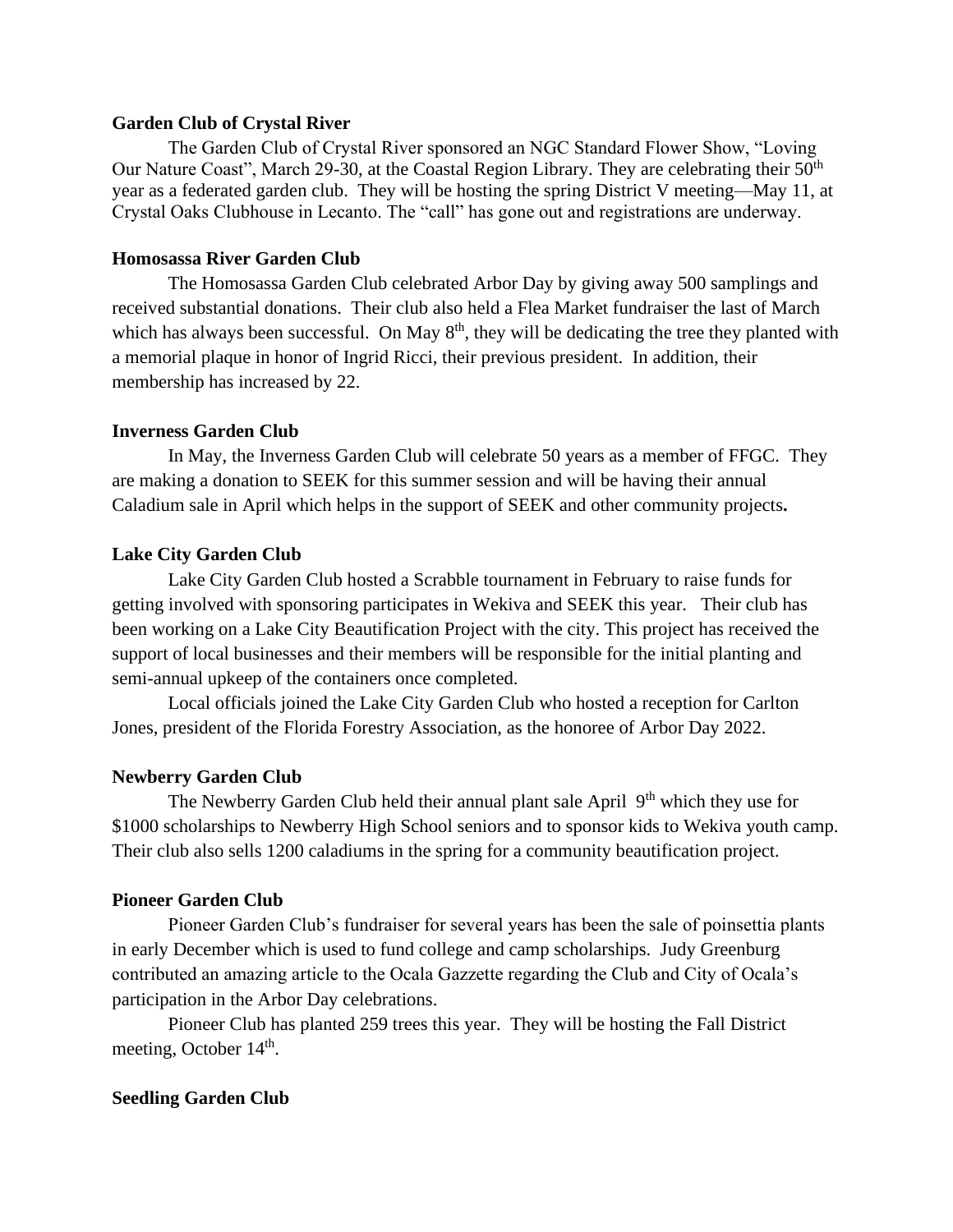They had their annual plant sale April  $2<sup>nd</sup>$ , and it was a huge success. They maintain the gardens at the McIntosh Civic Center where they hold their monthly meetings. They will again be sending kids to Wekiva Youth Camp. The Club publishes "The Seedling" which is a pamphlet for the community with information regarding not only their Club but also what's going on in the community for the year.

The end of the year sees all district 5 clubs celebrating in May with some such as Seedling and Gainesville installing new presidents.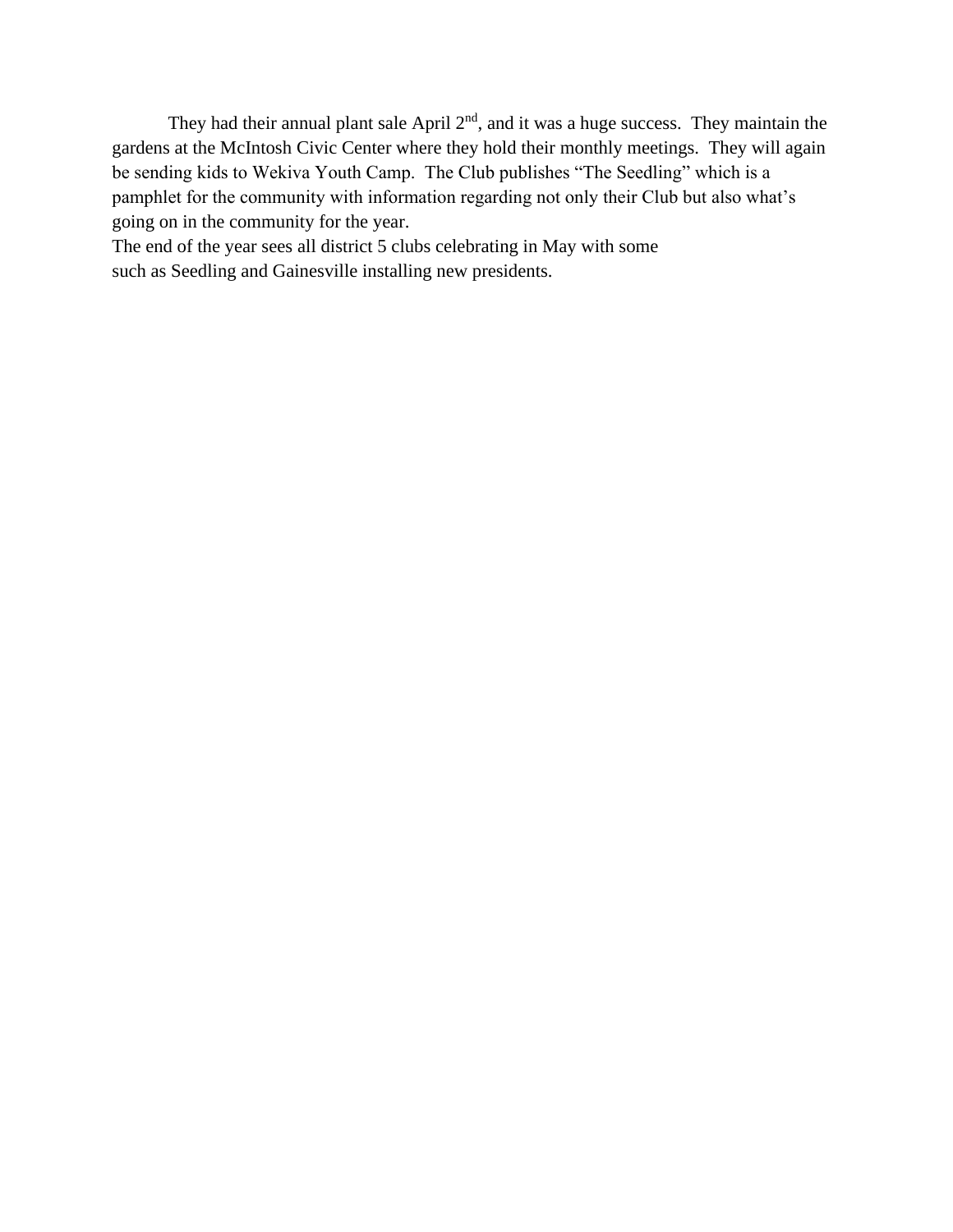Convention Report District VI Director – Suzi Bailey April 13, 2022

<span id="page-22-0"></span>This director is so excited to report growth and excitement in all 14 clubs in District VI in Brevard, Flagler, and Volusia counties.

Membership growth as of September 2021 has added 179 NEW members in District VI. As of February 2022, the total numbers have grown to a total 1,048 . Very exciting news!

The Garden Club of DeLand has launched a new nighttime group, the Wild Coffee Circle which promotes and encourages the use of Florida native plants that invite and attract wildlife to our green spaces, with an emphasis on birds and pollinators. Lance Harding will be the new President of this Circle. The larger DeLand group with Marshall Rawson, President, continues discussing gardening fiction. She also states that currently Creative Corner is offering origami lessons and Nature Strolls, which takes them out to explore different parks and to learn more about nature. They are also presenting speakers addressing ways toward a more sustainable future.

The Ormond Beach Garden Club will be sending two foster children to Wekiva Summer Camp this year, thanks to the generosity of some of their members. Zetta Gillespie, member and former District VI Director, is volunteering for the third year. Members will again be at the Enviro Camp at the Environmental Discovery Center. The club also plans on working on a planting/recycling project with the children.

Spring has sprung at the Titusville Garden Club with lots of events and activities. They participated in the Annual Astronaut Memorial Services at Sand Point Park and presented donated flowers. President, Donna Martin, was a featured speaker at the annual Arbor Day Celebration at the Historic Pritchard House. Successful plant sales were held in February for the main club and March for the Tree Farm. Monthly educational programs including Floral Magic by Judi Jodoin, Flower Show Judge and former District VI Director. "What you Plant Matters", a Native plant landscaping program topic, was presented by Tim and Anna from Native Butterfly Flower, LLC. All About Owls was another program by Sam Fried who is with Fancy Adventures, LLC.

Sandi Dix, President, Melbourne Garden Club reported their club will celebrate 90 years in the FFGC. A celebration is being planned sometime in the fall with speakers, refreshments and a raffle. This club is in the process of landscaping their newly re-installed Blue Star Marker with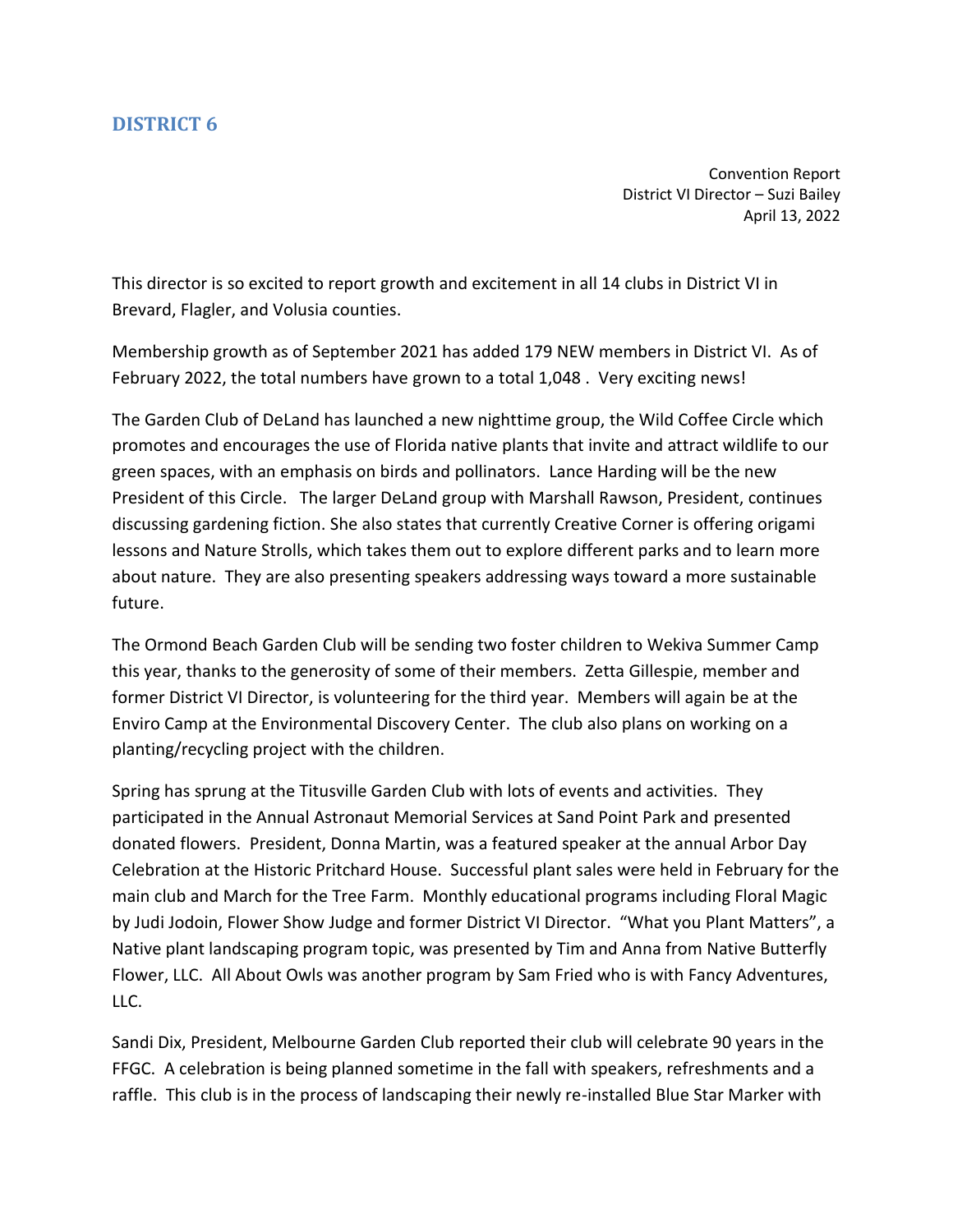all native plants. The club participated in Earth/Arbor Day with the City of Melbourne. They support Penny Pines project and Habitat for Humanity with their Garden Baskets to new homeowners. They have partnered with Habitat for Humanity since 1999.

De Leon Garden Club has reported they have a good number of new members. Their weekly work morning at De Leon Spring State Park's Heritage Plant Nursery has made their club more visible when local visitors see their work and are intrigued and decide to join their Garden Club. Programs for the first part of 2022 covered local bees and honey, and hydroponics. They held their popular and successful l annual "Make It-Bake It-Grow It" auction to benefit their treasury. The remaining club year will be visiting the Volusia County Ag Center for a tour, led by a Master Gardener and club member. New officers will be installed soon. May is the month set aside for their first tea party (reviving a tradition dating back to the -60s), and in June they will relax, celebrating member birthdays with cake, and hold a plant exchange.

Garden Club at Palm Coast has had a busy Spring. They held their first Fashion Show Luncheon fundraiser on February  $5<sup>th</sup>$ , which was a great success bringing in \$4200. Those proceeds will benefit their activities, programs, and scholarships. The Arrangers Guild, held a class on Ikebana. Their Propagation Guild participated in a local plant swap in February. Club membership has grown considerably in the last two years to 207. March, their "Treasures in the Attic" sale brought in \$2,000 at the event with another \$1,000 made in support of other fundraisers. In April, the club will be highlighted by the Palm Coast Library and will be displayed for the entire month. Their last fundraiser will be the 9<sup>th</sup> Annual Spring Festival and Plant Sale. It is a fun community event with over 65 vendors, nurseries, food trucks, and entertainment. All proceeds go to the Scholarship Program of their Garden Club. On May  $7<sup>th</sup>$ , the Club will participate with a booth for the City's Arbor Day Celebration. On May  $13<sup>th</sup>$ , their Club will be celebrating Arbor Day. The Club year will end in May with installation of new officer's and the club's annual membership barbecue.

South Peninsula Garden Club held its April meeting at the Ormond Memorial Art Museum and Gardens gazebo. The museum is still under construction and once complete, will be the new home for their club. Amber Green gave an overview of the museum and described the interior of the new building. She also explained the options and benefits of joining the museum….one of which is membership in the American Horticultural Society. The garden club is looking forward to having a permanent meeting place in the next year.

Cherry Laurel Garden Club just concluded yearlong celebrations of its 70<sup>th</sup> Anniversary as a FFGC federated garden club. They Celebrated the legacy of the many women who have contributed so much to the community over the past seven decades. In particular, the clubs appreciates the continuing affiliate participation of Margaret Callon Lyon, a founding member who joined in 1948! During the summer, the club is preparing to meet in its new home, the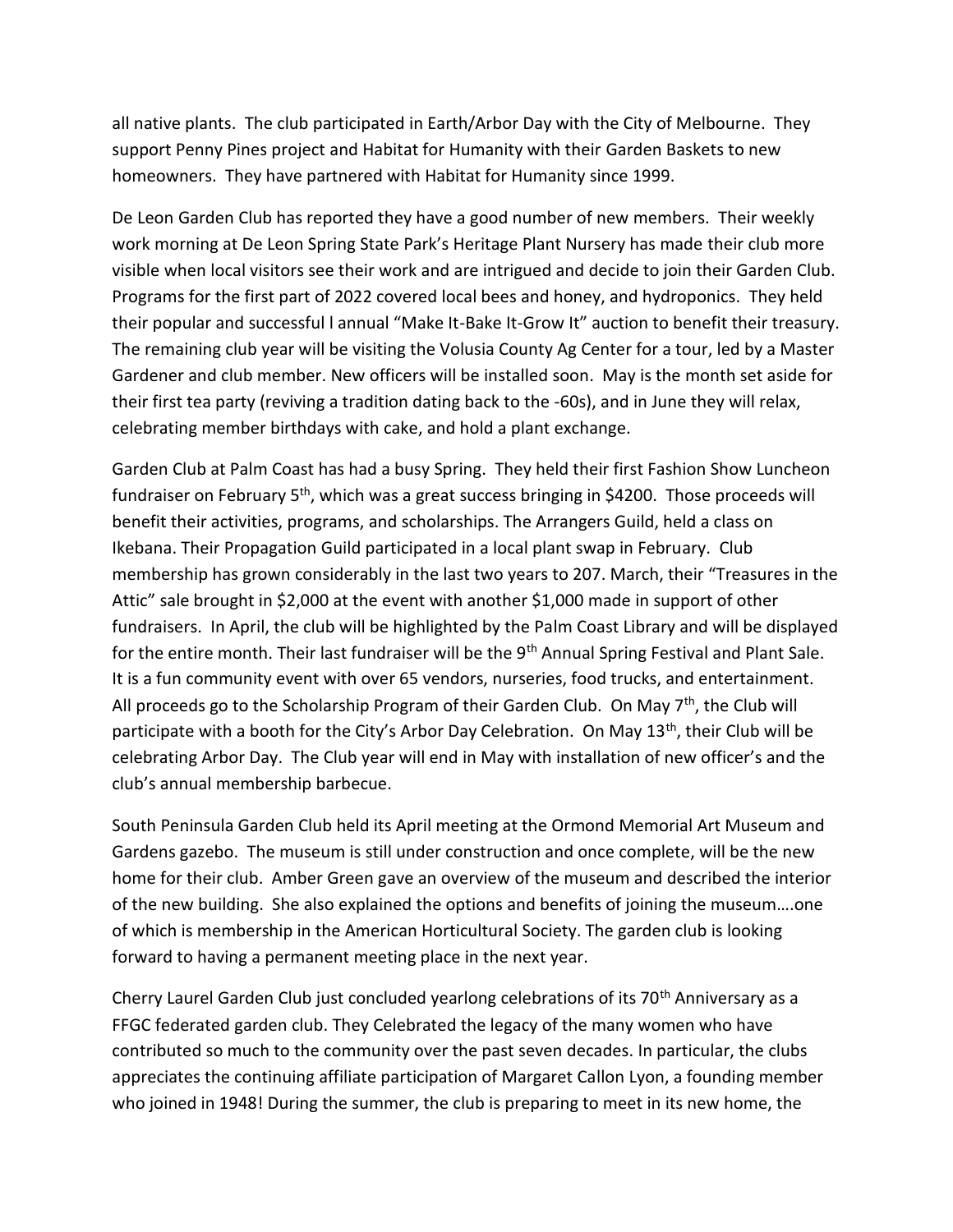Ormond Memorial Art Museum & Gardens, which has recently completed and extensive renovation. Gallery events, flower shows, educational and artistic are in the planning stages. Cherry Laurel held a NGC Small Standard Flower Show. Sending students to both Wekiva and SEEK this year and congratulates one their past SEEK attendee who now moves on to study botany at the college level.

Indian Harbour Beach Garden Club has been in the process of electing new officers. Robin Chang and the current board has served for three years. The new officers will serve one term so they will be able to get back on track. Many members were lost due to Covid restrictions but as meetings are returning, they are growing their membership.

District VI will hold their Spring Meeting via Zoom on April 28<sup>th</sup>. The will be held at New Smyrna Beach Garden Club on October 26, 2022.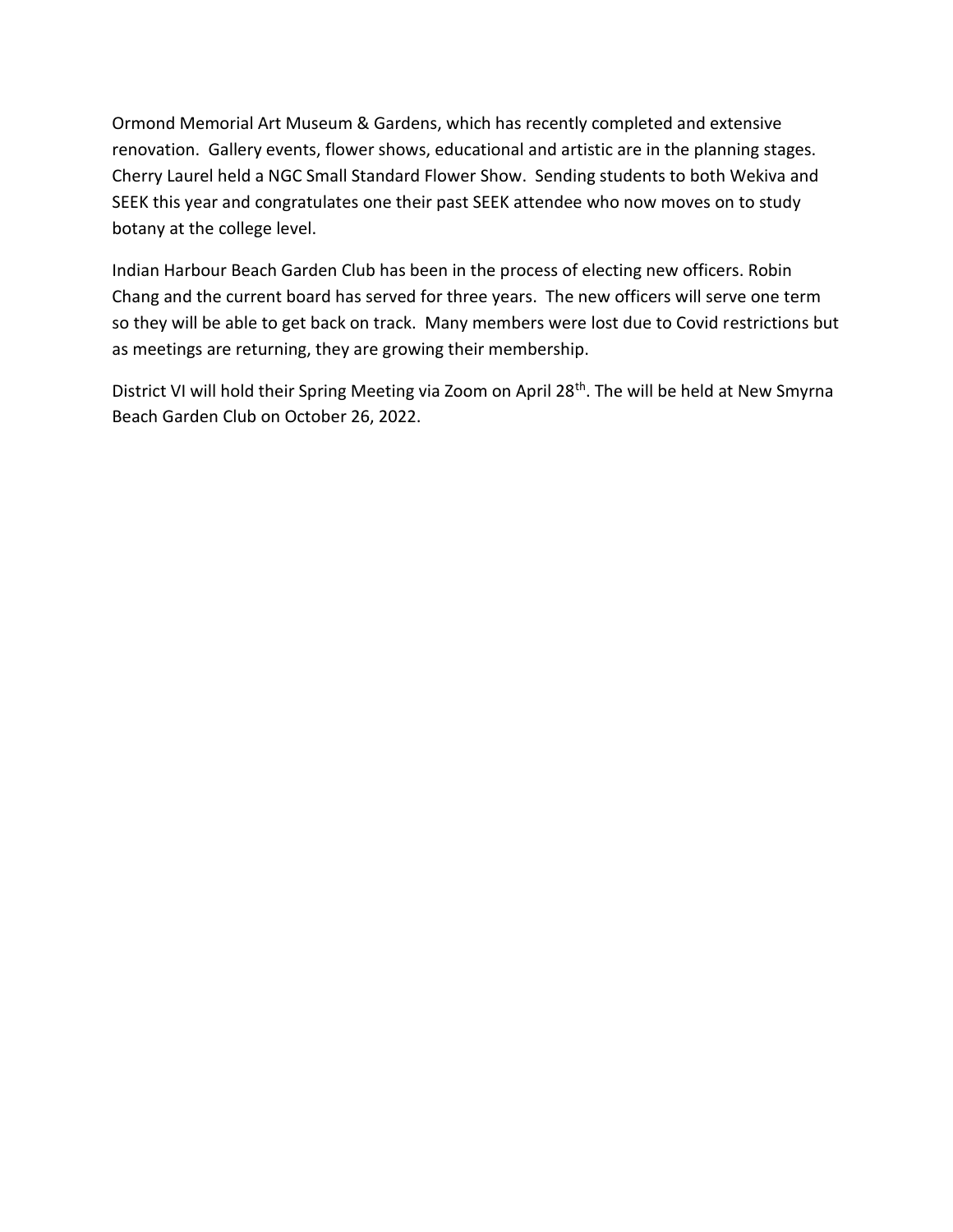DISTRICT VII 95TH CONVENTION REPORT Charlotte White April 12, 2022

<span id="page-25-0"></span>District VII has had a very full year! Coming out of covid we hit the ground rolling in beatification projects, butterfly exhibits, that were five years in the works as well as great guest speaker presentations at our different district VII club meetings.

District VII astonishing supports the communities they reside in with scholarship's, city projects, safe the trees, planting new trees/celebrating arbor day and editable plantings along a walking path. Clubs have been involved in learning about Bartram trail and placing blue star markers.

Very exciting to always watch Clermont Garden Club host their flower shows and activities to grow club and make new members feel welcome. Sweetwater GC holds their annual Sweetwater sale each year and the community is hugely supportive of this event. Wintergarden is involved in saving trees, protected areas and beautifying their city. Hopefully, you will enjoy one of their presentations in the workshops at this convention. District VII has 14 members here today attending from one club and excited for the Sanford club to have their president attend as it is her first convention.

Our articles in the Florida gardener are overflowing with activities. And we have to cut information or there wouldn't be room for other districts to report their news.

We have held two in person district meetings and two by zoom.

Both district meetings had great presentations, over 80% leadership participation, 50/50 and basket fundraiser. We have continued to maintain and grow our district funds and stayed well within our budget. The dates have been set for our May and October district meetings. We look forward to our FFGC board officers visiting our October district meeting.

We have very active flower show group they have held multiple events and classes. The classes were amazing and creations were extraordinary. They have another show planned for October 6th.

We have Winter Park Garden Club celebrating 100 years with April 27<sup>th</sup> celebration.

We continue to support headquarters and participated in clean up weekend, and as always multiple of our district members are at headquarters working regularly and were instrumental in selection of new employee, and the overall success and maintenance of headquarters.

As District Director calendar is not big enough to attend every event.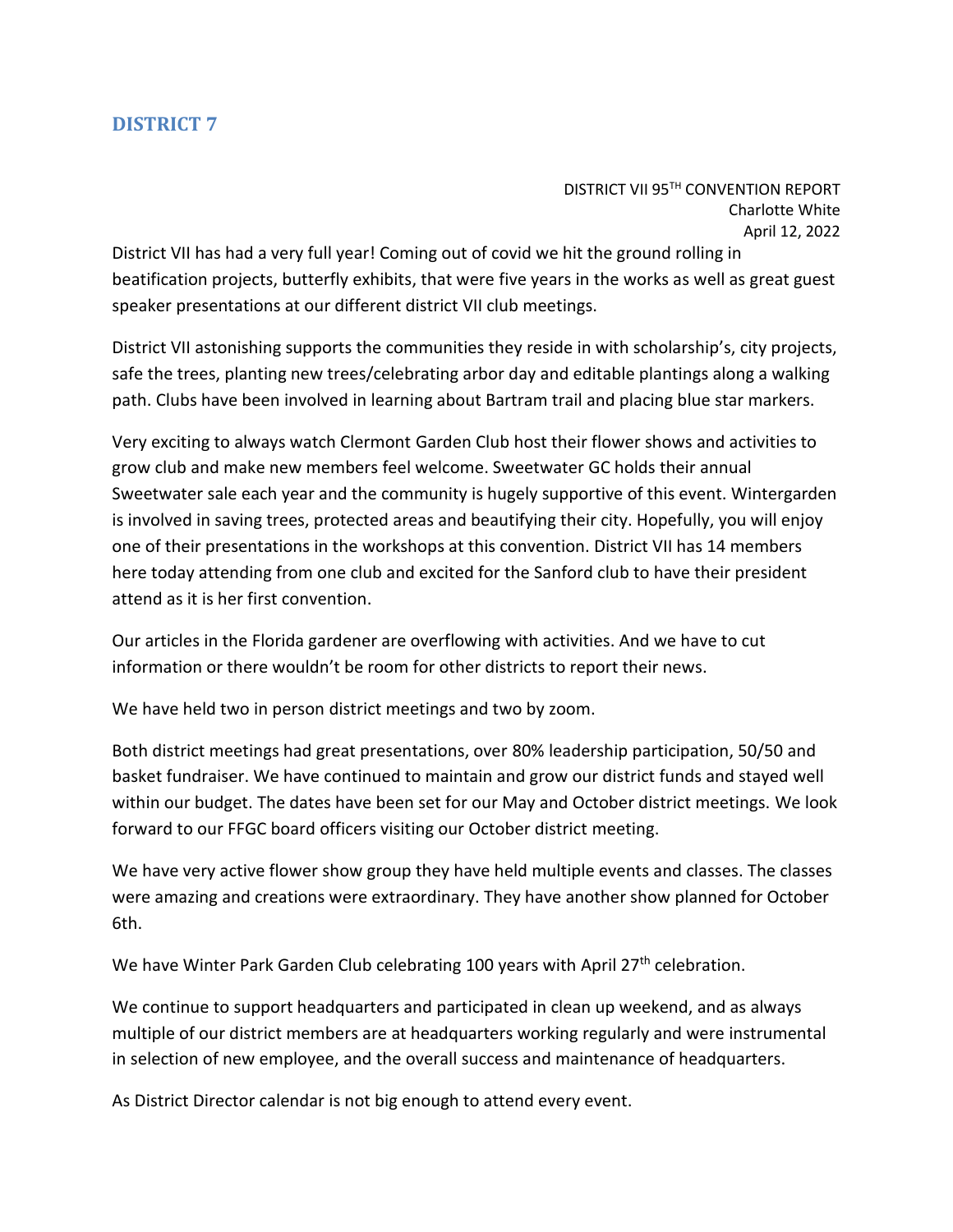Kitty Wallace Convention Report April 13, 2022

<span id="page-26-0"></span>District VIII is alive with talented, dedicated garden loving members. We are 22 clubs strong. The pandemic has put a few clubs into a bit of a rocky place, but with the help of our intrepid Assistant Director, Phyllis Weber, we are working to stabilize their situation. District VIII, or "Great Eight" as we like to say, has a wealth of talent. We have Flower Show judges, Floral Design instructors and award winning designers. Two of our clubs hosted Floral Design classes this year. 7 clubs hosted Flower Shows. There were butterfly festivals, plant festivals, and garden tours. There were new member events as well as tea parties and wine walks. There are 6 District VIII clubs that support and/or participate in their local community gardens. Our District VIII facebook page is always humming with information from our clubs, thanks to our chair, Briony Tomalesky.

There are upcoming events in District VIII. We plan a horticulture extravaganza in October at the Garden Club of St. Petersburg. The first class of the Environmental School will be held in Tampa in October. The remaining classes of the Landscape Design School will be held at Lakewood Ranch Garden Club this coming year.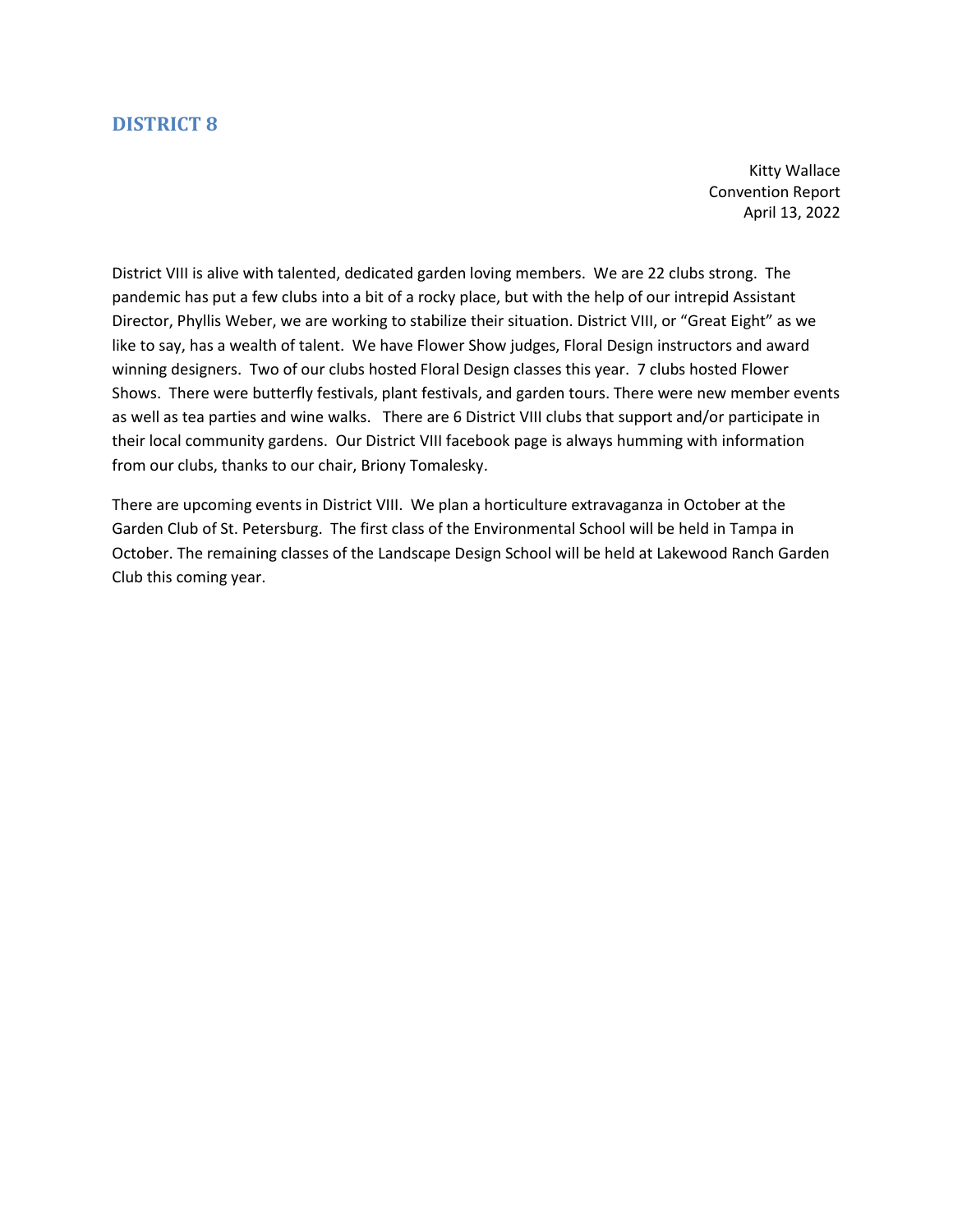District IX Director Dale W. DeFeo April 14, 2022

<span id="page-27-0"></span>Spring has been a very busy garden club season. Clubs are back at work and contributing to our communities in numerous ways.

Blue Star Markers have been installed by 21 of our 24 clubs and most have installed and maintained the surrounding gardens. Arcadia, Avon Park Founders and Gulf Coast Garden Clubs are working to install gardens around their markers.

Our communities are certainly more beautiful because of garden club members. Naples Garden Club installed a water feature in their Idea Garden at the Naples Botanical Garden. Lake Placid Garden Club weeds around seedling oaks at the 2500-acre Florida Fish and Wildlife conservation land. Florida Scrub Jays are in desperate need of these oak trees for their continued preservation. Poinciana Garden Club walks the Prairie Pines Preserve to remove trash from the trails for the benefit of both visitors and wildlife. Avon Park Founders help maintain the Chamber of Commerce Garden on Main Street, a garden at the Historical Railroad Museum and their own Blue Star Marker Florida Friendly Garden. Calusa Garden Club of Marco Island plants trees and gardens at the Leigh Plumber Park.

Support for community members old and young is abundant. Lake Placid Garden Club is able once again to do monthly Garden Therapy at the Orchid Cove Nursing Facility and they have a youth Fun with Flowers program. Other clubs report that they eagerly await permission to resume their work with seniors and youth post Covid.

The generosity of our clubs is amazing. Scholarship funds include college and vocational school scholarships, Camp Wekiva, SEEK, and other sponsorships. The total for all current scholarship awards and donations exceeds \$55,000.

Flower Shows educate the public, too. There was an Art in Bloom Show sponsored by Fort Myers Lee County Gardening Council and Horticulture Specialty Shows were sponsored by District IX Judges Council and Lakeland Garden Club. Standard shows were held by Punta Gorda, Naples and Royal Palms Garden Clubs. Cape Coral 's show is upcoming as well as the Strolling Flower Show in Fort Myers.

District IX clubs are making our local areas, district, Florida and our world a better place.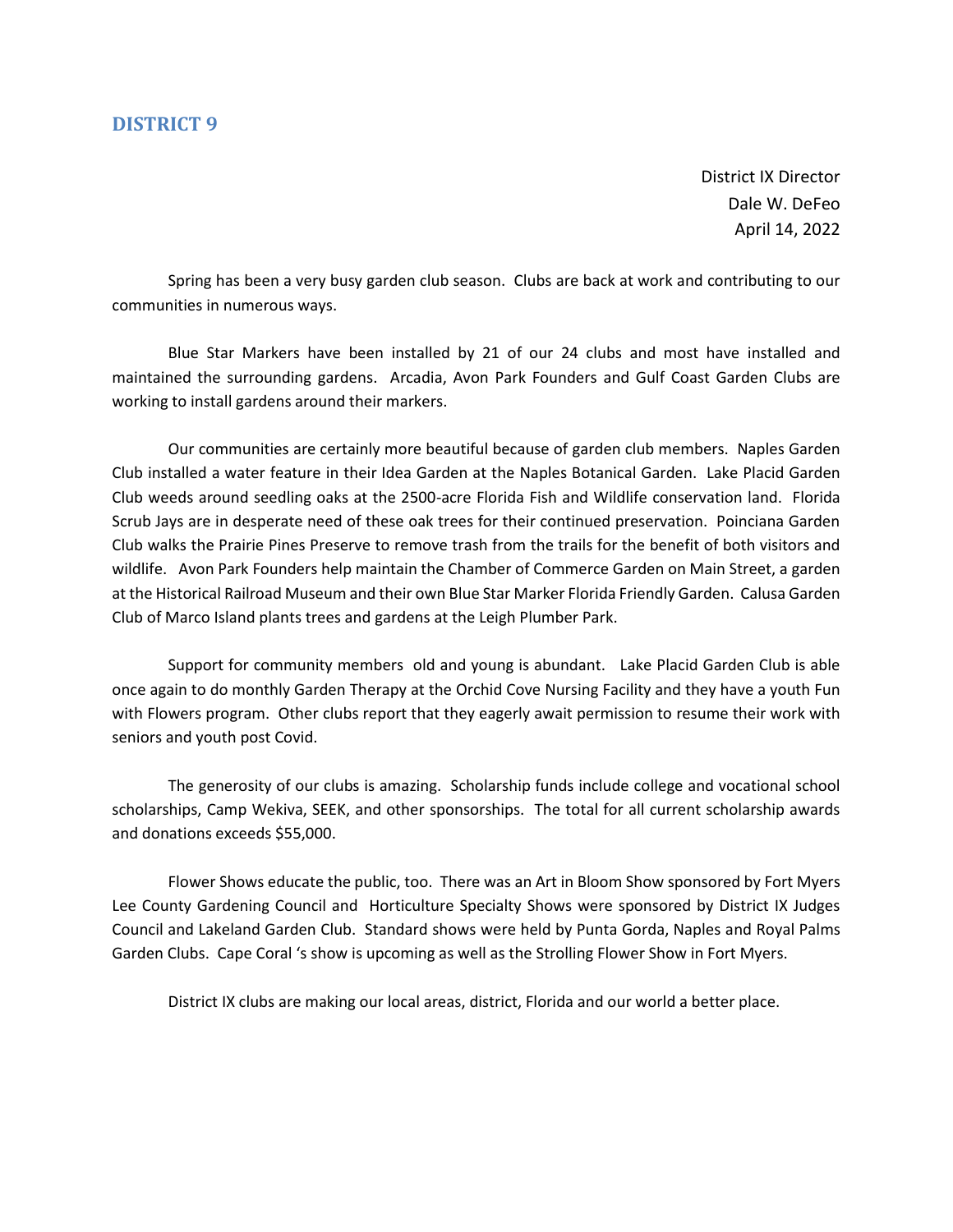District X Director Report Michelle Maguire

April 13. 2022

<span id="page-28-0"></span>District X has had a very successful year. We have increased our membership and held a successful Tropical Short Course.

Many of the clubs held Plant Sales and we had two Garden Tours, one held by The Stuart Garden Club and the other from The Wellington Garden Club. The Stuart Garden Tour had over 800 attendees and three members donated paintings that were raffled off. The Wellington Garden Club had over 200 attendees. I had the pleasure of visiting The West Palm Beach Garden Club and installed their officers. I attended three garden Clubs for their monthly meetings. They were Saint Lucie West Garden Club, Oleander Garden Club of the Palm Beaches and Rio Lindo Garden Club.

Garden Club of Indian River County had a very successful GARDEN FEST in February and they also had a plant sale in March. Rio Lindo Garden Club participated in the Port Saint Lucie Botanical Gardens annual rummage sale, "Junk in the Trunk", The members worked for two days gathering items that took up four parking places. Oleander Garden Club recognized April as the NGC Plant America month by dedicating their newly planted native garden called "The Infinity Pollinator Garden" for Earth Day. The Garden was funded by an NGC Plant America grant.

The Garden Club of Fort Pierce held their annual Plants in the Park Sale featuring plants and Gardening accessories. All gardening organizations in the area participated. All year long this garden club grows vegetables that they donate to Mustard Seed. Ocean Ridge Garden club held a "Plastics Free Day" on April 2 in conjunction with the Town of Ocean Ridge. This club is the host for the Spring District X meeting in conjunction with a Standard Flower Show. Rebecca Stallard, our FFSJ chair for District X is coordinating the flower show.

Pipers Landing Garden Club held a successful Butterfly Program conducted by "The Butterfly Guy " , Jim West with plants for our butterfly garden. Pipers Landing also celebrated Garden Week early with floral arrangements made by members and given to the local library, fire station and two nursing homes. A copy of the proclamation from NGC was left at each location.

Wellington Garden Club planted over 1000 slash pine seedlings in September for National Public Lands Day.

Respectfully given,

Michelle Maguire, District X Director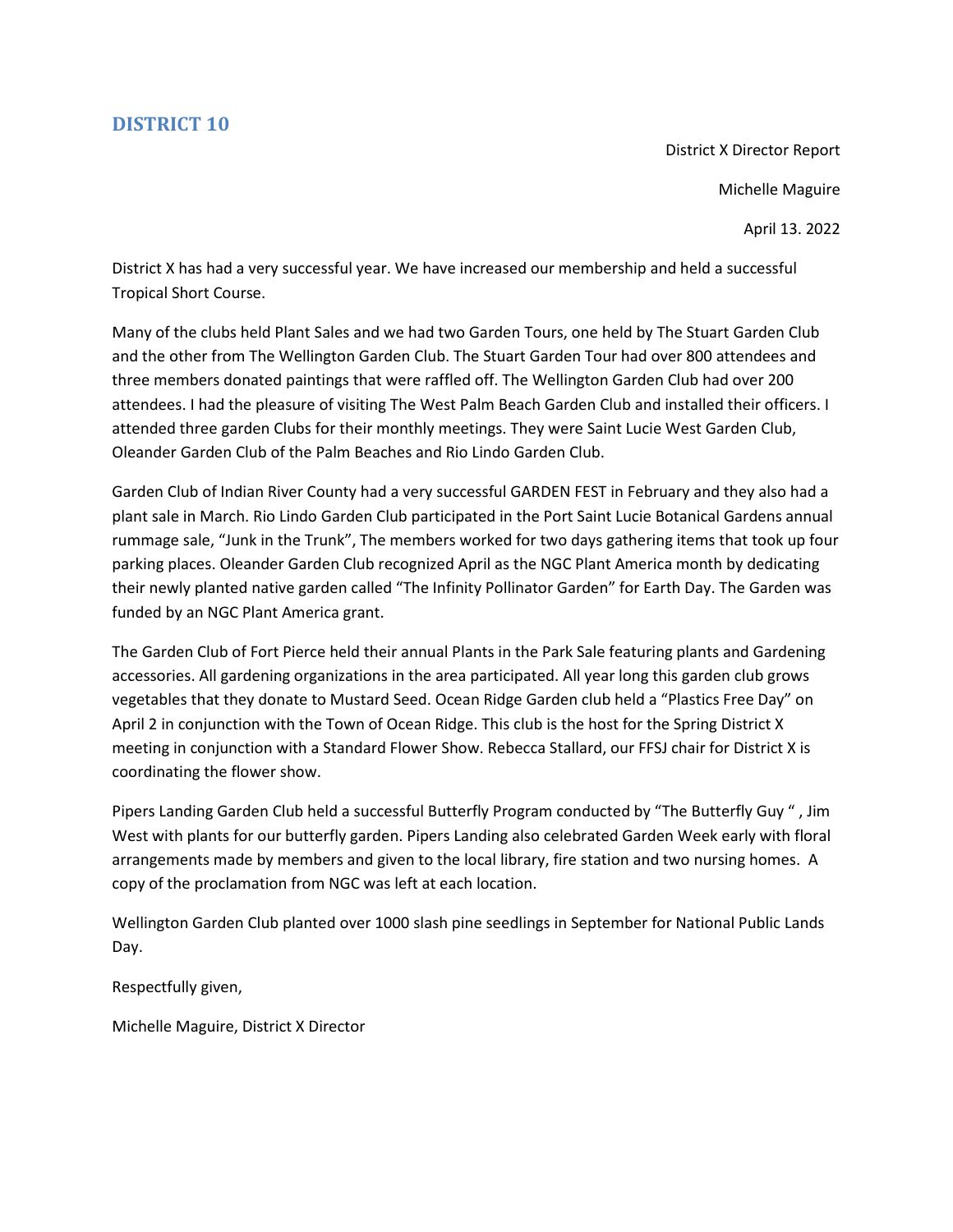District XI Sharon Bogard April 12, 2022

<span id="page-29-0"></span>**The [Garden](https://www.facebook.com/groups/159378187506242/?__cft__%5b0%5d=AZVhMJ9wBk5sdNZ-NyohcoRoWNaBIT1CukVS8l--begqbbDhgSqYyRGxFxEU6T3rSsFc6LkLDLuzqUjbaKeaI22tex3dgA1hG-nVj7k3lGmgKJkUpAHuz_D5XDduWQ8jWmM&__tn__=-UK-R) Club of Coral Springs** recently recognize[d Broward](https://www.facebook.com/BrowardHealth/?__cft__%5b0%5d=AZVhMJ9wBk5sdNZ-NyohcoRoWNaBIT1CukVS8l--begqbbDhgSqYyRGxFxEU6T3rSsFc6LkLDLuzqUjbaKeaI22tex3dgA1hG-nVj7k3lGmgKJkUpAHuz_D5XDduWQ8jWmM&__tn__=kK-R) Health Coral Springs with the "Yard of the Month Beautification" award for the hospital's beautification efforts on its campus. They donated to the Penny Pines Ocala National Forest fund in memory of one of their members who passed away last year. The club joined the Coral Springs Festival of the Arts at The Walk with its own booth promoting the garden club.

**Fort Lauderdale Garden Club**' Secret Garden Tour was by all measures extremely successful. It sold out a month before the deadline date; the weather cooperated, the gardens were lovely, the homeowners and vendors were happy and the committee, exhausted. They rallied to produce two Youth Flower shows and the Annual Standard Flower show. The Circles have supported all these events while fundraising, enjoying field trips, and programs within their own Circles. Moringa Garden Circle has generously donated a large Tamarind tree to be planted at Broward General Hospital in memory of those lost to COVID and in honor of Broward General's healthcare workers. Cordia Garden Circle and Bayberry Garden Circle each reports two new members and Parkinsonia Garden Circle has four new members.

The **Hollywood Garden Club** met in person for the first time in two years. They chose beautiful TY Park to meet; to share plants and gardening tips.

**Lauderdale-by-the-Sea Garden Club** recently hosted its annual Plant and Bake Sale. Also available were garden books and accessories. Raffle baskets added to the festivities and helped with the fundraising.

The **Garden Club of Lighthouse Point** cancelled its small flower show this year and was rained out from participating in the City's Dining Under the Stars annual dinner. No worries, this Club has their fingers in many pies, most notably looking to increase its exposure in the community and educating members through great programs and field trips. Its annual Salad Luncheon fundraiser was a great success and enjoyed by members from all over Broward County.

**Pompano Beach Garden Club** hosted the Floral Design school. Its instructors and students gave it high scores. Final class was held March 30 and attendance throughout was great. Pompano Beach participated in the city-sponsored Granny's Attic. They currently had a great speaker on Bonsai and look forward to more programs of interest.